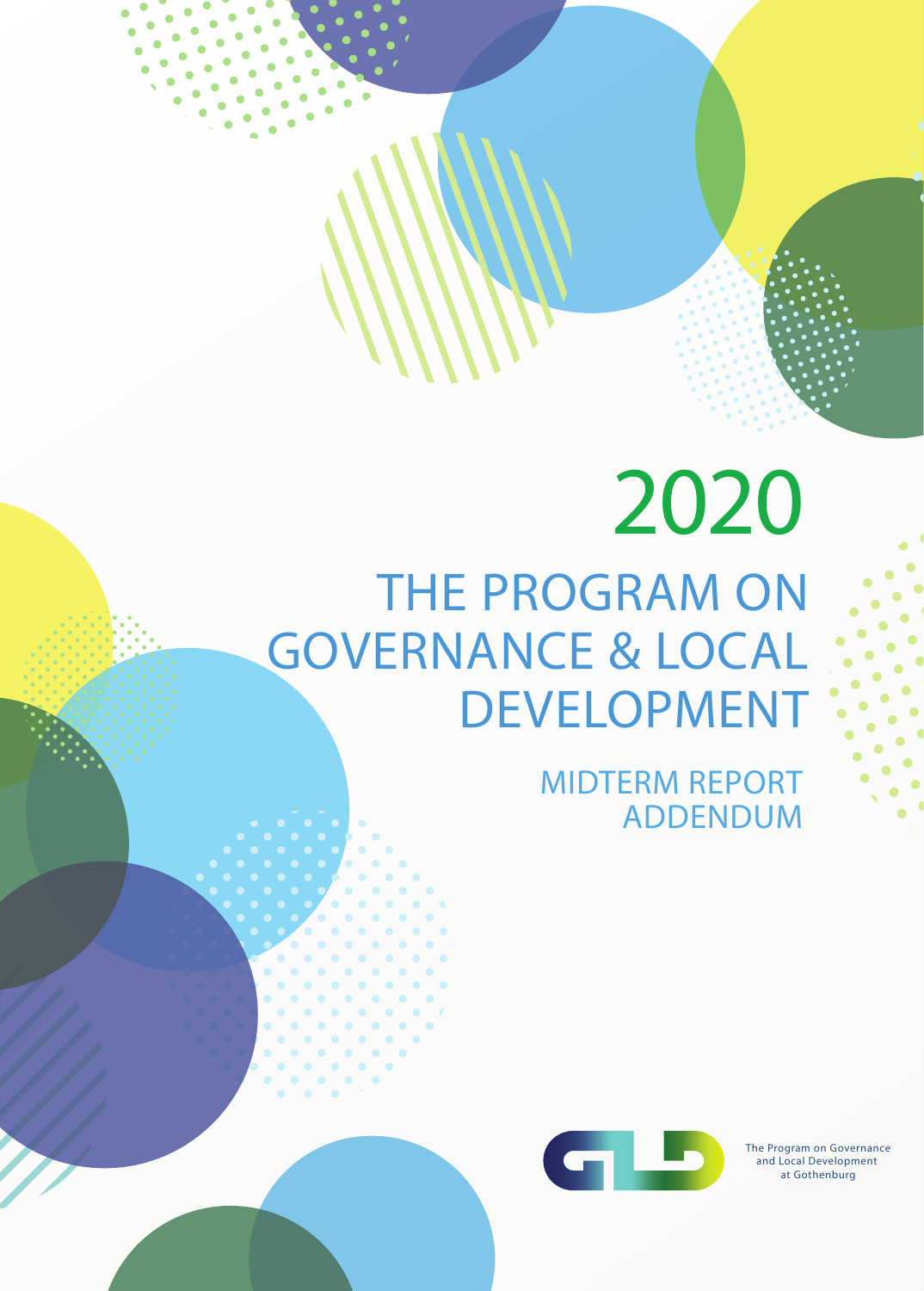#### **1. New GLD Research Projects**

#### **From Revenge to Forgiveness: Strengthening Durable Peace in Post-Conflict Societies** (2020 - 2023)

This project develops and tests a novel framework, integrating political science theories of legitimacy with psychological theories of forgiveness, feelings of (in)justice and desire for revenge. To test this framework, we conduct in-depth interviews, hold focus groups and implement three large-scale surveys with embedded experiments (N=3,600) in Iraq, a country that has endured a series of civil conflicts culminating in the recent confrontation with the Islamic State in Iraq and Syria (ISIS). This project employs innovative tools to identify both the subnational drivers of violent resentment towards the state and the drivers of reconciliation. It provides policymakers with the information necessary to design successful strategies for reconciliation, re-establishment of state legitimacy, and lasting peace. The findings of this project will have lasting impacts in Iraq and beyond. Collaboration with local Iraqi institutions will create lasting international linkages between the project team and Iraqi researchers, policymakers and development practitioners.

**Funded by:** Riksbankens Jubileumsfond (P19-0761) and Folke Bernadotte Academy (20-00312)

#### **To Punish or to Pardon? Attitudes Towards Justice and Reintegration for Europeans who Cooperated with the Islamic State**

(2020 - 2021)

This project integrates political theories of state legitimacy with psychological theories of punishment, justice, and forgiveness. We will run a nationally representative survey in Sweden with booster samples of areas characterized by high densities of socially disadvantaged and foreignborn inhabitants. Within the survey, embedded conjoint experiments are employed to identify variations in drivers of desire for retribution or reconciliation. These experiments will also allow us to test the effects of misalignments between punishments that Europeans see as just and those that the state may implement on willingness to forgive accused IS collaborators, with broader implications for others accused of terrorist behaviors. In this age of international terrorism, this project provides policymakers with information needed to create safe, secure, and inclusive societies.

**Funded by:** Lundgrens Vetenskapsfond (2020-3643)

#### **Developing a Locally Rooted Approach to Covid-19 Response in Malawi and Zambia**

(2020 - 2021)

In March 2020 Zambia and Malawi each reported their first cases of Covid-19, with both governments restricting non-essential travel, banning large public gatherings, and establishing emergency committees to spearhead efforts to contain the pandemic at a national level. These national level responses are important, but they do not fully reflect how individuals, and the communities in which they reside, respond to Covid-19. The primary objective of this study is to generate a greater understanding of these responses in Zambia and Malawi. We will examine such issues as: knowledge of Covid-19; attitudes and fears surrounding health and economic impacts; social, economic and health vulnerabilities; and social distancing practices and other preventative measures. We pay particular attention to the local variation in concerns over social stigma, levels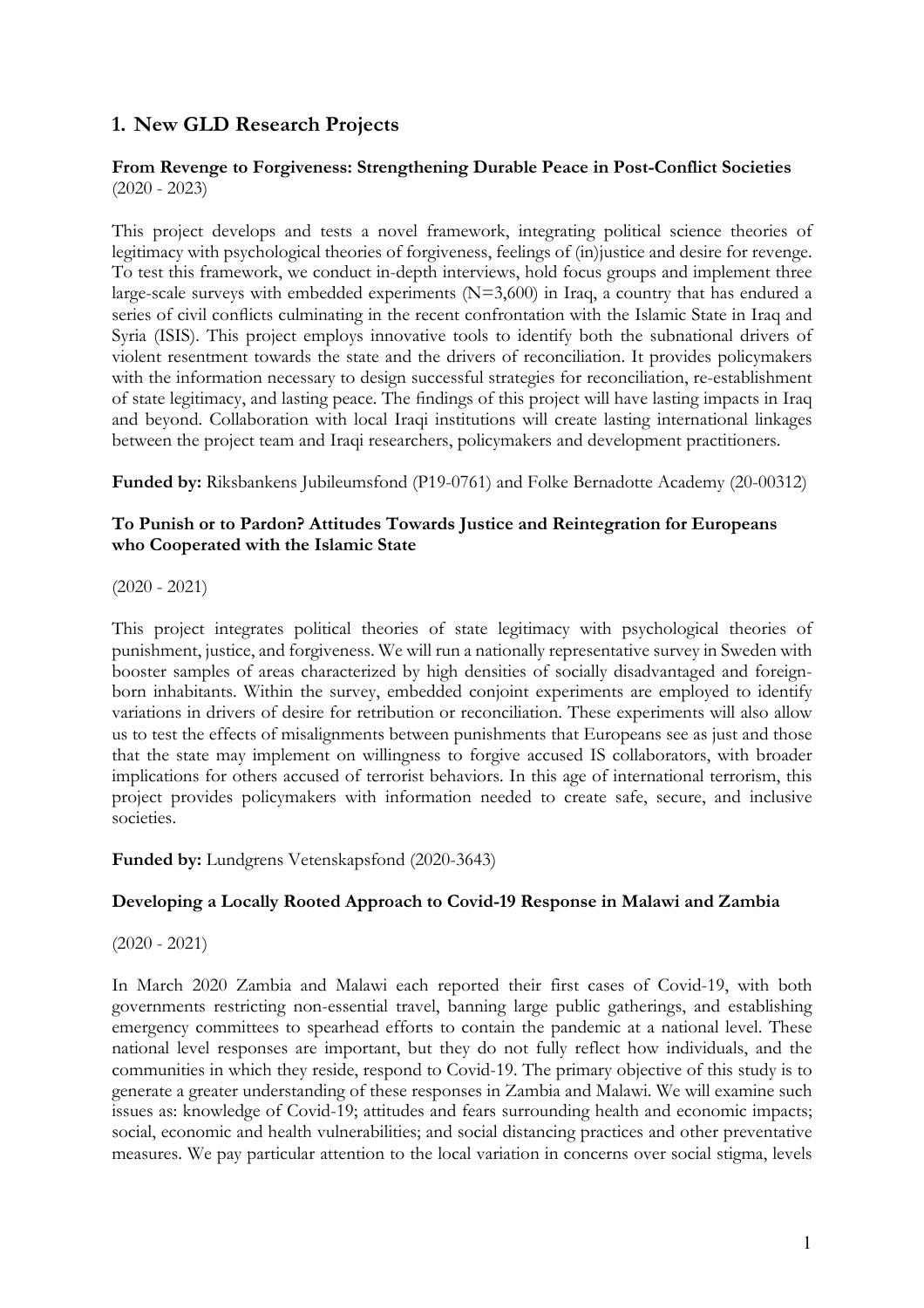of enforcement (e.g., curfews, market-place closures, social assistance programs), and engagement of different authorities (e.g., religious leaders, local chiefs).

This study has two primary objectives: 1) To generate information and actionable insights for government officials, CSOs, donors, other stakeholders and the public and 2) To provide insights for academics and practitioners concerned with understanding the relationships between individual, household, and community vulnerabilities and resilience in the face of crises.

**Funded by:** Vetenskapsrådet (Recruitment Grant E0003801) and Formas (2016-00228)

### **2. Publications**

#### **a. Books**

Grimm, Jannis, Kevin Koehler, Ellen Lust, Ilyas Saliba, and Isabell Schierenbeck (2020). *Safer Research in the Social Sciences: A Systematic Handbook for Human and Digital Security.* London: Sage.

#### **b. Articles & Other publications**

Benstead, Lindsay, Kristen Kao, and Ellen Lust (2020). "Does it Matter what Observers Say? The Impact of International Election Monitoring on Legitimacy," *Mediterranean Politics.*

Benstead, Lindsay (2020). "Conceptualizing and Measuring Patriarchy: The Importance of Feminist Theory," *Mediterranean Politics.* 

Dahlum, Sirianne, Carl Henrik Knutsen, and Valeriya Mechovka (2020). "Female Empowerment and Economic Growth," *Varieties of Democracy Institute Working Paper* No. 103, University of Gothenburg.

Dulani, Boniface, Adam Harris, Jeremy Horowitz, and Happy Kayuni (2020). "Electoral Preferences among Multi-Ethnic Voters in Africa," *Comparative Political Studies*.

Irgil, Ezgi (2020). "Broadening the Positionality in Migration Studies: Assigned Insider Category," *Migration Studies*.

Jöst, Prisca (2020). "Unemployed Mobilization without Organization. Grievances and Group Solidarity of the Unemployed in Tunisia," *Mobilization: An International Quarterly*, 25(2), pp. 265- 283.

Kao, Kristen, Ellen Lust, Boniface Dulani, Karen Ferree, Adam Harris, Erica Metheney (2020). "The ABCs of Covid-19 Prevention in Malawi: Authority, Benefits and Costs of Compliance," *World Development.*

Kavasoglu, Yaman Berker (2020). "Autocratic Ruling Parties During Regime Transitions: Investigating the Democratizing Effect of Strong Ruling Parties," *Varieties of Democracy Institute Working Paper* No. 102, University of Gothenburg.

Lust, Ellen and David Waldner (2020). "Democracy Promotion in an Age of Democratic Backsliding," *Democracy and Autocracy*, 18(1), pp. 16-22.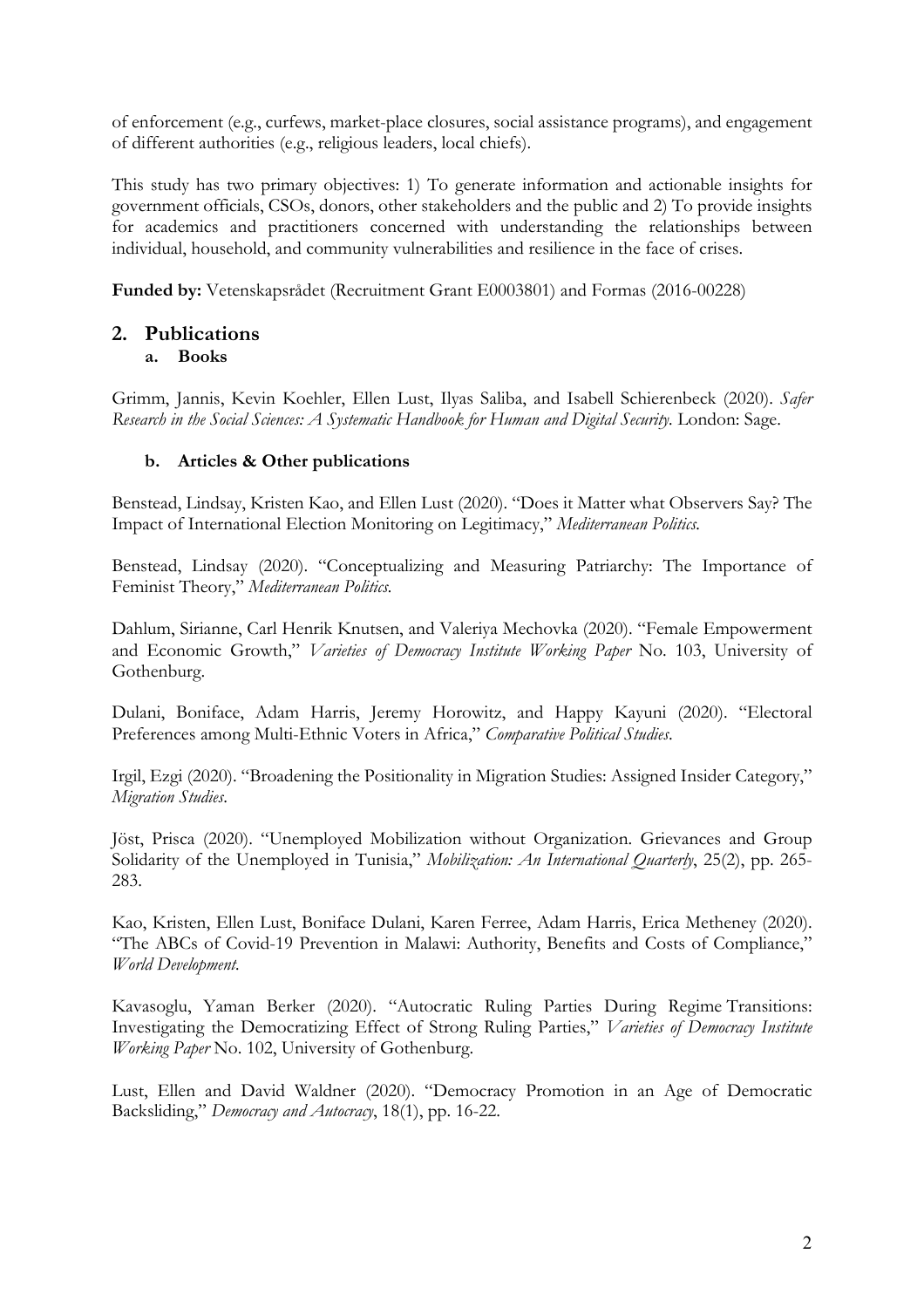Lührmann, Anna, Kyle Marquardt, and Valeriya Mechkova (2020). "Constraining Governments: New Indices of Vertical, Horizontal, and Diagonal Accountability," *American Political Science Review*, 114(3), pp. 811-820*.*

Mechkova, Valeriya and Ruth Carlitz (2020). "Gendered Accountability: When and Why do Women's Policy Priorities Get Implemented?" *European Political Science Review*, Online Only.

Mechkova, Valeriya and Steven Wilson (2019). "Does Gender Still Matter for Politics? The Case of the 2018 U.S. Elections on Twitter," *Digital Society Project Working Paper* No. 2.

Shalaby, Marwa and Abdullah Aydogan (2019). "Elite-Citizen Linkages and Issue Congruency under Competitive Authoritarianism," *Parliamentary Affairs*, 73(1), pp. 66-88.

Shalaby, Marwa (2020). "Introducing a New Dataset on Legislators' Activities in Arab Parliaments," *APSA – The Legislative Scholar*, 4(1).

Tannenberg, Marcus and Darrel Robinson (2019). "Self-Censorship in Authoritarian States: Evidence from list experiments in China," *Research and Politics*, 6(3).

Tannenberg, Marcus, Michael Bernhard, Johannes Gerschewski, Anna Lührmann, and Christian von Soest (2019). "Regime Legitimisation Strategies (RLS) 1900-2018," *Varieties of Democracy Institute Working Paper* No. 86, University of Gothenburg.

Tannenberg, Marcus (2019). "Autocratic Aid and Democratic Attitudes," *APSA Annals of Comparative Democratisation*, 17(2).

Xezonakis, Georgios, and Felix Hartmann (2020). "Economic Downturns and the Greek Referendum of 2015: Evidence Using Night-Time Light Data," *European Union Politics,* 21(3), pp. 361-382.

#### **c. Book chapters**

Jöst, Prisca and Jan-Philipp Vatthauer (2020). "Socioeconomic Contention in Post-2011 Egypt and Tunisia: A Comparison" in I. Weipert-Fenner and J. Wolff (eds.) *Socioeconomic Protests in MENA and Latin America*. London: Palgrave Macmillan, pp. 71-103.

Kao, Kristen, Ellen Lust, and Gibran Okar (Forthcoming). "Historical Legacies, Social Cleavages, and Support for Polticial Islam." in M. Cammett and P. Jones (eds.) *The Oxford University Press Handbook on Politics of Muslim Societies*. Oxford: Oxford University Press.

Shalaby, Marwa and Laila Elimam (2020). "Examining Female Membership and Leadership of Legislative Committees in Jordan." in D. Dahlerup and H. Darhour (eds.) *Double-Edged Politics on Women's Rights in the MENA Region*. London: Palgrave Macmillan, pp. 231-255.

Shalaby, Marwa (Forthcoming). "Toward Understanding the Link between Good Governance and Support for Female Politicians in the Arab World." in I. Kubbe and A. Varriach (eds.) *The Politics of Corruption in the Middle East and North Africa*. Routledge: Development Studies Series.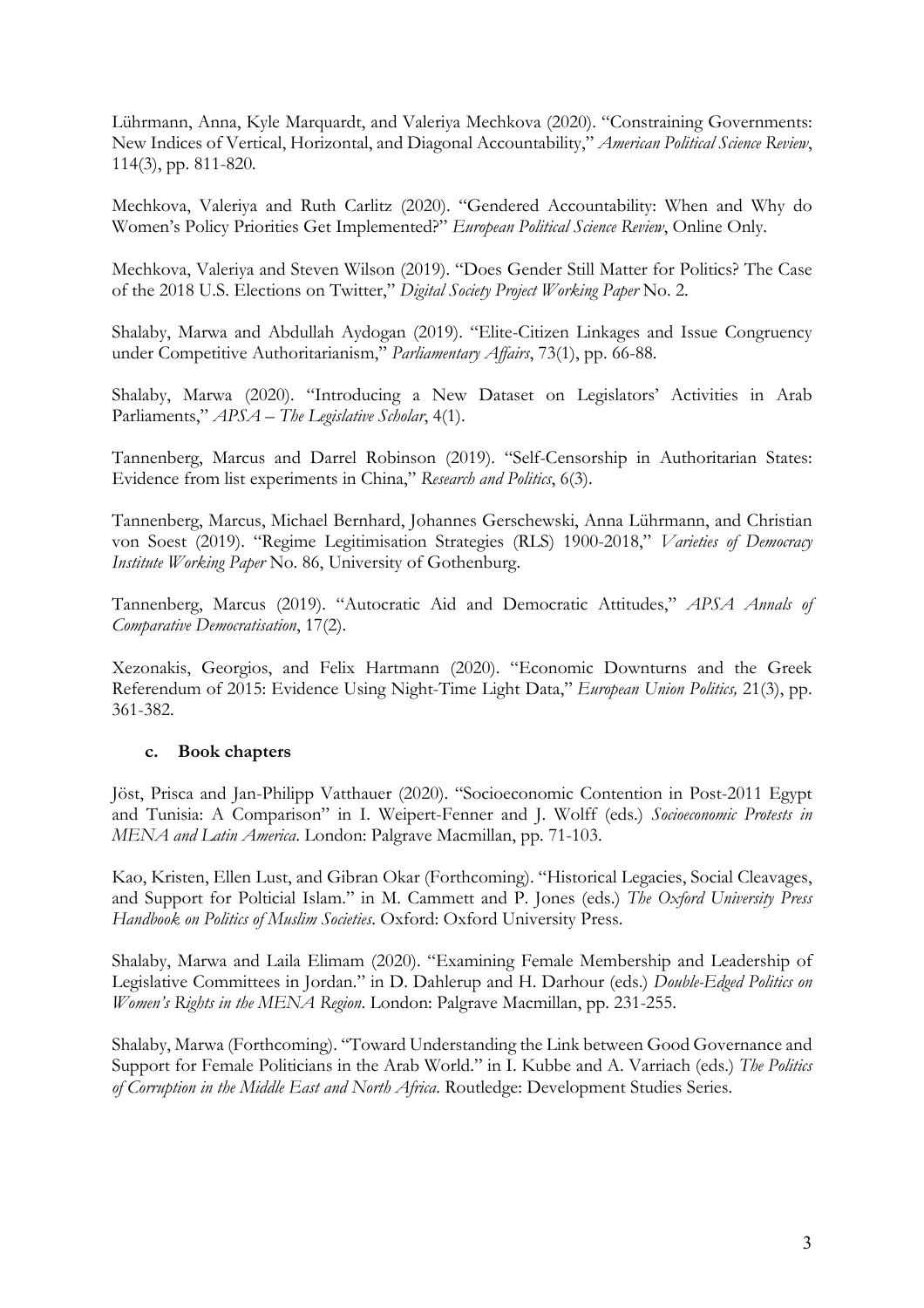#### **d. Working papers**

Dulani, Boniface, Lise Rakner, Lindsay Benstead, and Vibeke Wang (2020). *Do Women Face a Different Standard? The Gender and Corruption Factors in the 2014 Presidential Elections in Malawi.* The Program on Governance and Local Development Working Paper No. 27, University of Gothenburg. Available at: https://gld.gu.se/media/1634/gld-working-paper-27-final.pdf

Esaiasson, Peter and Jacob Sohlberg (2020). *Caulking the Social Fabric: How National and Local Identities Promote Pro-Social Attitudes in European Diverse and Disadvantaged Neighborhoods*. The Program on Governance and Local Development Working Paper No. 29, University of Gothenburg. Available at: https://gld.gu.se/media/1693/gld-working-paper-29-final.pdf

Ferree, Karen E. (2020). *Choice and Choice Set in African Elections*. The Program on Governance and Local Development Working Paper No. 28, University of Gothenburg. Available at: https://gld.gu.se/media/1689/gld-working-paper-28-final.pdf

Ferree, Karen E., Clark C. Gibson, and James D. Long (2020). *Mixed Records, Cognitive Complexity, and Ethnic Voting in African Elections*. The Program on Governance and Local Development Working Paper No. 33, University of Gothenburg. Available at: https://gld.gu.se/media/1876/gld-working-paper-33.pdf

Mousa, Salma (2019). *Building Tolerance: Intergroup Contact and Soccer in Post-ISIS Iraq.* The Program on Governance and Local Development Working Paper No. 26, University of Gothenburg. Available at: https://gld.gu.se/media/1631/gld-working-paper-26-final.pdf

Shalaby, Marwa, Chagai Weiss, Ellen Lust, Kristen Kao, Erik Vollmann, Sylvia I. Bergh, Ezra Karmel, Miriam Bohn, Intissar Kherigi, and Zeynep Kadirbeyoglu (2020). *The Dymanics of Decentralization in the MENA: Processes, Outcomes, and Obstacles.* The Program on Governance and Local Development Working Paper No. 31, University of Gothenburg. Available at: https://gld.gu.se/media/1738/gld-working-paper-31.pdf

van Baalen, Sebastian (Forthcoming) *Reconceptualizing Rebel Rule: The Responsiveness of Rebel Governance in Man, Côte D'Ivoire.* The Program on Governance and Local Development Working Paper No. 34, University of Gothenburg.

Worrall, James (2020). *Power and Process: Decentralisation in Oman.* The Program on Governance and Local Development Working Paper No. 32, University of Gothenburg. Available at: https://gld.gu.se/media/1861/gld-working-paper-32.pdf

Yasun, Salih (2020). *Bureaucrat-Local Politician Linkages and Hierarchical Local Governance in Emerging Democracies: A Case Study of Tunisia.* The Program on Governance and Local Development Working Paper No. 30, University of Gothenburg. Available at: https://gld.gu.se/media/1724/gldworking-paper-30.pdf

#### **e. Reports**

Metheney, Erica, Ellen Lust, Boniface Dulani, Cecilia Ahsan Jansson, Karen Ferree, Adam Harris, and Kristen Kao (2020). "Covid-19: Vulnerabilities." *The First GLD-IPOR Covid-19 Survey in Malawi*. Available here.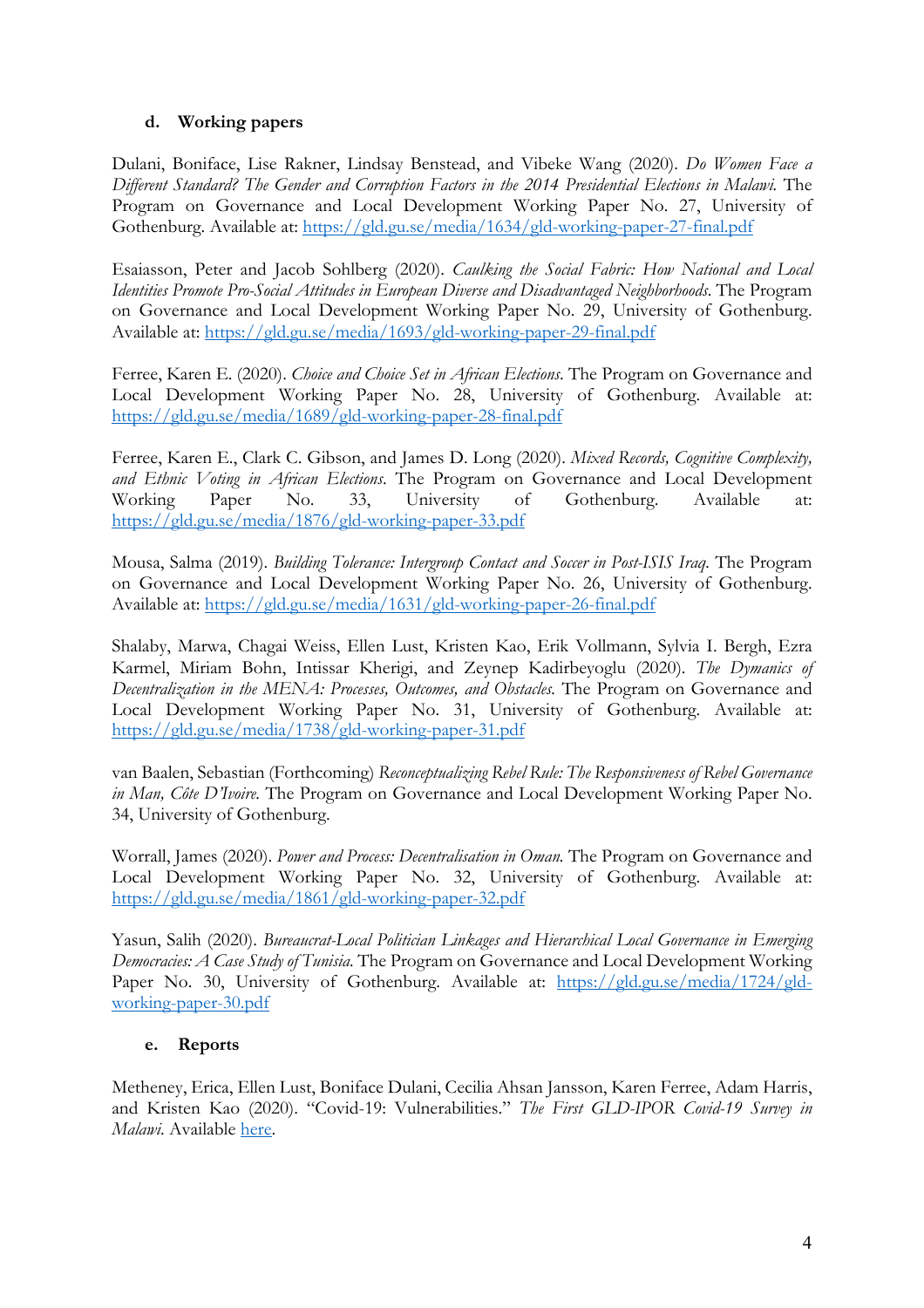Metheney, Erica, Ellen Lust, Boniface Dulani, Cecilia Ahsan Jansson, Karen Ferree, Adam, Harris, and Kristen Kao (2020). "Covid-19: Fears." *The First GLD-IPOR Covid-19 Survey in Malawi*. Available here.

Metheney, Erica, Ellen Lust, Boniface Dulani, Cecilia Ahsan Jansson, Karen Ferree, Adam Harris, and Kristen Kao (2020). "Covid-19: Trust in Authorities." *The First GLD-IPOR Covid-19 Survey in Malawi*. Available here.

Metheney, Erica, Ellen Lust, Boniface Dulani, Cecilia Ahsan Jansson, Karen Ferree, Adam Harris, and Kristen Kao (2020). "Covid-19: Response to Illness." *The First GLD-IPOR Covid-19 Survey in Malawi*. Available here.

Metheney, Erica, Ellen Lust, Boniface Dulani, Cecilia Ahsan Jansson, Karen Ferree, Adam Harris, and Kristen Kao (2020). "Covid-19: Social Reactions." *The First GLD-IPOR Covid-19 Survey in Malawi*. Available here.

Metheney, Erica, Ellen Lust, Boniface Dulani, Cecilia Ahsan Jansson, Karen Ferree, Adam Harris, and Kristen Kao (2020). "Covid-19: Economic Impact." *The First GLD-IPOR Covid-19 Survey in Malawi*. Available here.

Ahsan Jansson, Cecilia, Erica Metheney, Ellen Lust, Marja Hinfelaar, Boniface Dulani, Karen Ferree, Adam Harris, and Kristen Kao (2020). "Covid-19: Fears." *The First GLD-SAIPAR Covid-19 Survey in Zambia.* 

Ahsan Jansson, Cecilia, Erica Metheney, Ellen Lust, Marja Hinfelaar, Boniface Dulani, Karen Ferree, Adam Harris, and Kristen Kao (2020). "Covid-19: Trust in Authorities." *The First GLD-SAIPAR Covid-19 Survey in Zambia.* 

Ahsan Jansson, Cecilia, Erica Metheney, Ellen Lust, Marja Hinfelaar, Boniface Dulani, Karen Ferree, Adam Harris, and Kristen Kao (2020). "Covid-19: Response to Illness." *The First GLD-SAIPAR Covid-19 Survey in Zambia.* 

Ahsan Jansson, Cecilia, Erica Metheney, Ellen Lust, Marja Hinfelaar, Boniface Dulani, Karen Ferree, Adam Harris, and Kristen Kao (2020). "Covid-19: Precautionary Behavior." *The First GLD-SAIPAR Covid-19 Survey in Zambia.* 

#### **f. GLD eJournal**

Clientalism and African Elections, *University of Gothenburg Program on Governance & Local Development Research Paper Series*, Vol. 1.

Non-State Actors and Peace Building, *University of Gothenburg Program on Governance & Local Development Research Paper Series*, Vol. 2.

Gender, University of Gothenburg Program on Governance & Local Development Research Paper Series, Vol. 3.

#### **g. Awards**

Kristen Kao and Mara Revkin (2020). *Franklin L. Burdette Pi Sigma Alpha Award*, "Retribution or Reconciliation? Attitudes Toward Rebel Collaborators in Iraq." APSA 2020.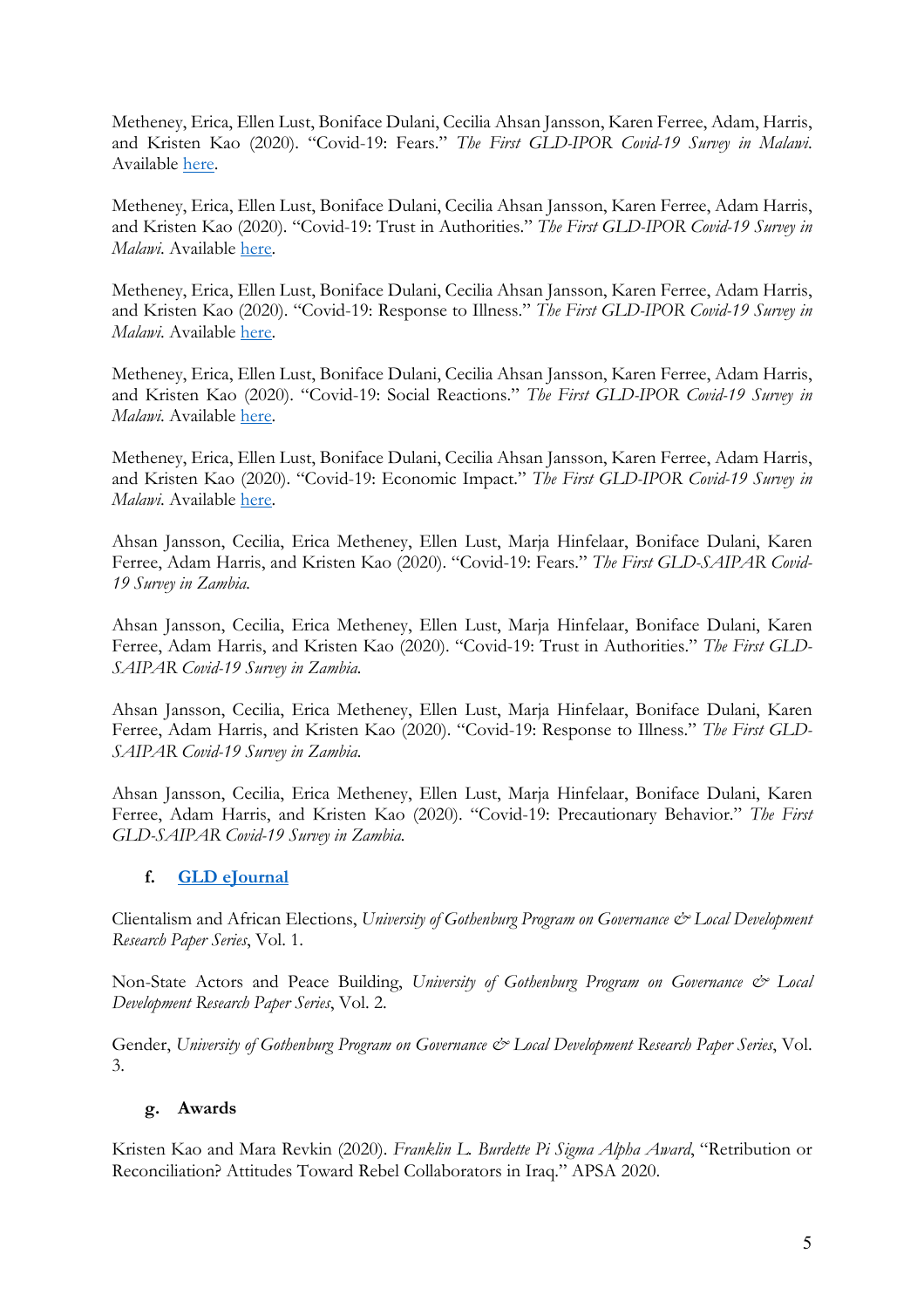# **3. Presentations & Podcasts**

#### **a. Presentations**

#### **2019**

Felix Hartmann. "Political Selection under Economic Distress." 2019 APSA Annual Meeting & Exhibition, Washington DC, USA, Aug. 29-Sept. 1.

Felix Hartmann. "Political Selection under Economic Distress." CCCP Workshop, Cologne, Germany, Sept. 24.

Jannis Grimm and Kevin Köhler. "SAFEResarch in the Social Sciences: A Systematic Handbook for Human and Digital Security." DAVO 2019, Universität Hamburg, Germany, Oct. 3-5.

Lindsay J. Benstead. "Religious Ideology or Networks? Explaining Ennahda's Electoral Success in Tunisia." Program on Arab Reform and Democracy Conference, Stanford University, Stanford, CA, USA, Oct. 10-11.

Felix Hartmann. "Political Competition, Legislative Division, and Public Spending." School of Economics, University of the Philippines, Quezon City, Philippines, Oct. 25.

Kristen Kao and Josepha Wessels. "From Apathy to Empathy? The Effects of Face-to-Face Dialogue and Virtual Reality Immersion on Attitudes towards Refugees of War in Sweden, Turkey, and Jordan." Organizing Migration and Integration in Contemporary Societies Conference, Centre of Global Migration, University of Gothenburg, Sweden, Nov. 7.

Ezgi Irgil. "Natives' Use of Urban Public Spaces Following the Large Refugee Influx." PhD Forum Workshop on International Migration and Human Rights, Uppsala University, Sweden, Nov. 14-15.

Valeriya Mechkova. "Gendered Accountability." Comparative Politics Seminar at Harvard Department of Government, USA, Nov. 21.

Felix Dwinger. "Servicing a Dictator: Question Times and Dictatorial Survival." Autocracy Workshop, University of Konstanz, Germany, Dec. 3-5.

Kristen Kao. "Historical Legacies, Social Cleavages, and Support for Political Islam." Workshop on Muslim Societies, School of Government, Harvard University, USA, Dec. 6-7.

Kristen Kao. "Retribution or Reconciliation? Attitudes Toward Revel Collaborators in Iraq." Middle East initiative, Harvard Kennedy School, USA, Dec. 9.

Marcus Tannenberg. "Autocratic Aid and Democratic Attitudes." Comparative Politics Workshop, University of California, San Diego, USA, Dec.

#### **2020**

Yaman Berker Kavasoglu. "Autocratic Ruling Parties During Regime Transitions: Investigating the Democratising Effect of Strong Ruling Parties." Southern Political Science Association Annual Conference, San Juan, Puerto Rico, Jan. 10.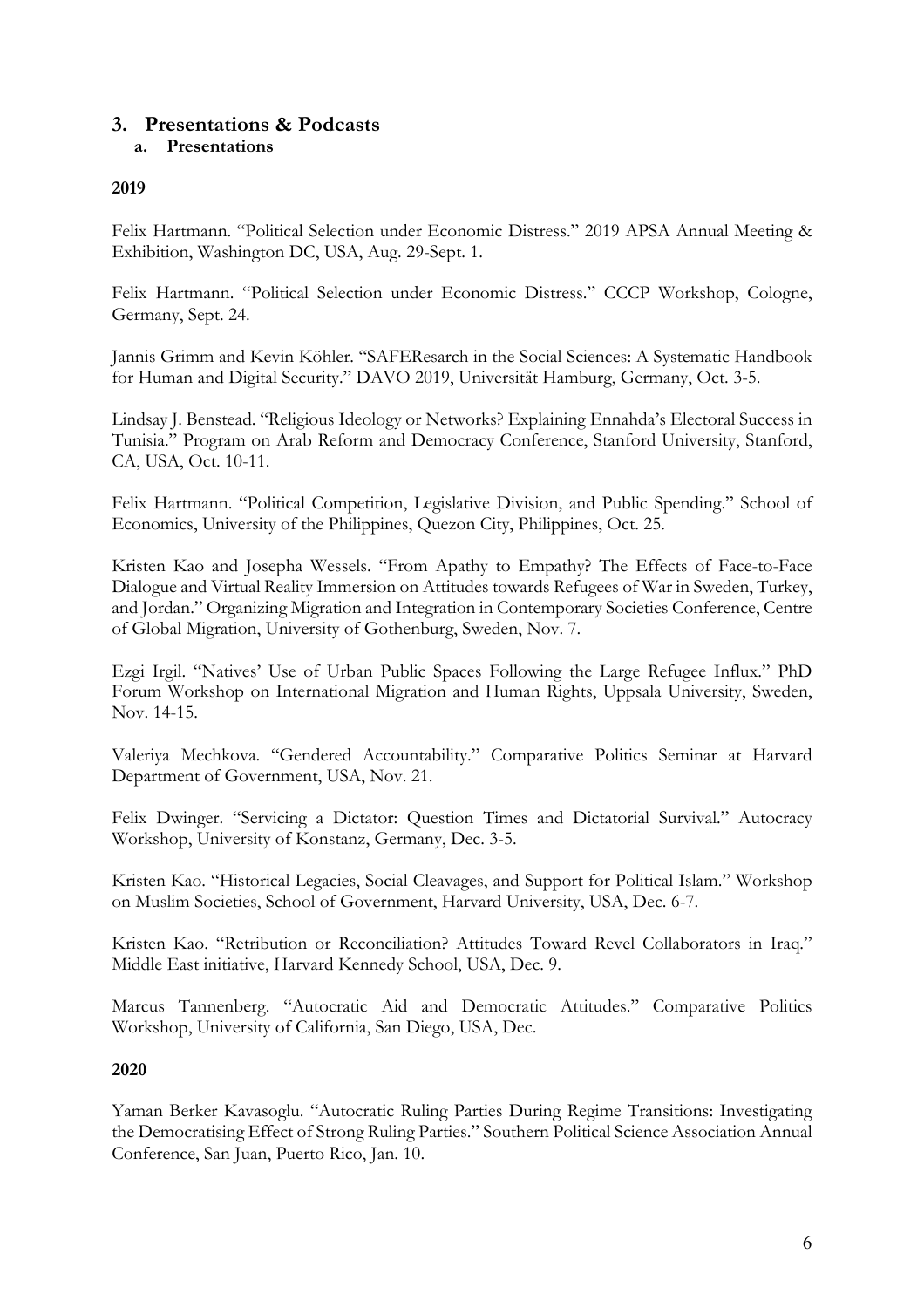Ellen Lust. "Poverty and Clientelism: Do the Poor Embrace Handouts?" Severyns Ravenholt Talk, University of Washington, Seattle, WA, USA, Jan.17.

Prisca Jöst and Kristen Kao. "Poverty & Participation: The Role of Social Ties Across Individuals and Contexts." QoG Annual Conference, Copenhagen, Denmark, Jan. 27-29.

Anna Persson and Elise Tengs. "Who Pays for Distributive Politics?" Rethinking the Patronage State in Sub-Saharan Africa." QoG Annual Conference, Copenhagen, Denmark, Jan. 27-29.

Felix Dwinger. "Matters of Precaution: Reshuffles in Dictatorships." Brownbag Seminar, University of Konstanz, Germany.

Kristen Kao. " From Revenge to Forgiveness: Attitudes Toward Rebel Collaborators in Iraq and Islamic State Returnees to Sweden." Folke Bernadotte Academy, Stockholm, Sweden, Feb. 6.

Ellen Lust. "Poverty and Clientelism: Do the Poor Embrace Handouts?" Columbia University, New York, NY, USA, Feb. 12.

Ellen Lust. "What's Most Curious, Confusing &/or Perilous on the Geopolitical Horizon?" Renaissance Weekend, Amelia Island, FL, USA, Feb. 14-17.

Ellen Lust. "The Next Tinderboxes & Terrorist Threats - What Might Appear on the International Horizon?" Renaissance Weekend, Amelia Island, FL, USA, Feb. 14-17.

Ellen Lust, Kristen Kao, and Marwa Shalaby. "Welcome Address." The Dynamics of Decentralization in the MENA: Comparative Lessons for Oman, The Program on Governance and Local Development, Gothenburg, Sweden, Mar. 2-3.

Ellen Lust, Kristen Kao, and Marwa Shalaby. "General Discussion on the project: *The Dynamics of Decentralization in the MENA: Comparative Lessons for Oman*." The Dynamics of Decentralization in the MENA: Comparative Lessons for Oman, The Program on Governance and Local Development, Gothenburg, Sweden, Mar. 2-3.

Erica Metheney. "Introduction to QGIS." Methods Seminar Series, Department of Political Science, University of Gothenburg, Gothenburg, Sweden, Mar. 4.

Felix Dwinger. "Elite Management in Autocracies." AFS 80% Seminar, University of Gothenburg, Sweden, Mar. 5.

Kristen Kao. "Signal of Strength? Clientelism and Voters' Expectations of Politicians' Performance in Malawi and Zambia." Working Group in African Political Economy (WGAPE), Virtual Annual Conference, Berlin, Germany, Apr. 24.

Felix Dwinger. "Executive Takeovers and Authoritarian Power Sharing." EPSA 2020 Virtual Annual Conference, June 18-19.

Ilyas Saliba. "Researching Conflict: Methodological Challenges and Opportunities." Safer Research in the Social Sciences, ECPR Standing Group, Online, July 2-3.

Ellen Lust, Boniface Dulani, Wezi Msisha and Henry Chingaipe. "Insights from Malawi's New Government from the First GLD-IPOR Covid-19 Survey." GLD-IPOR Webinar, July 8.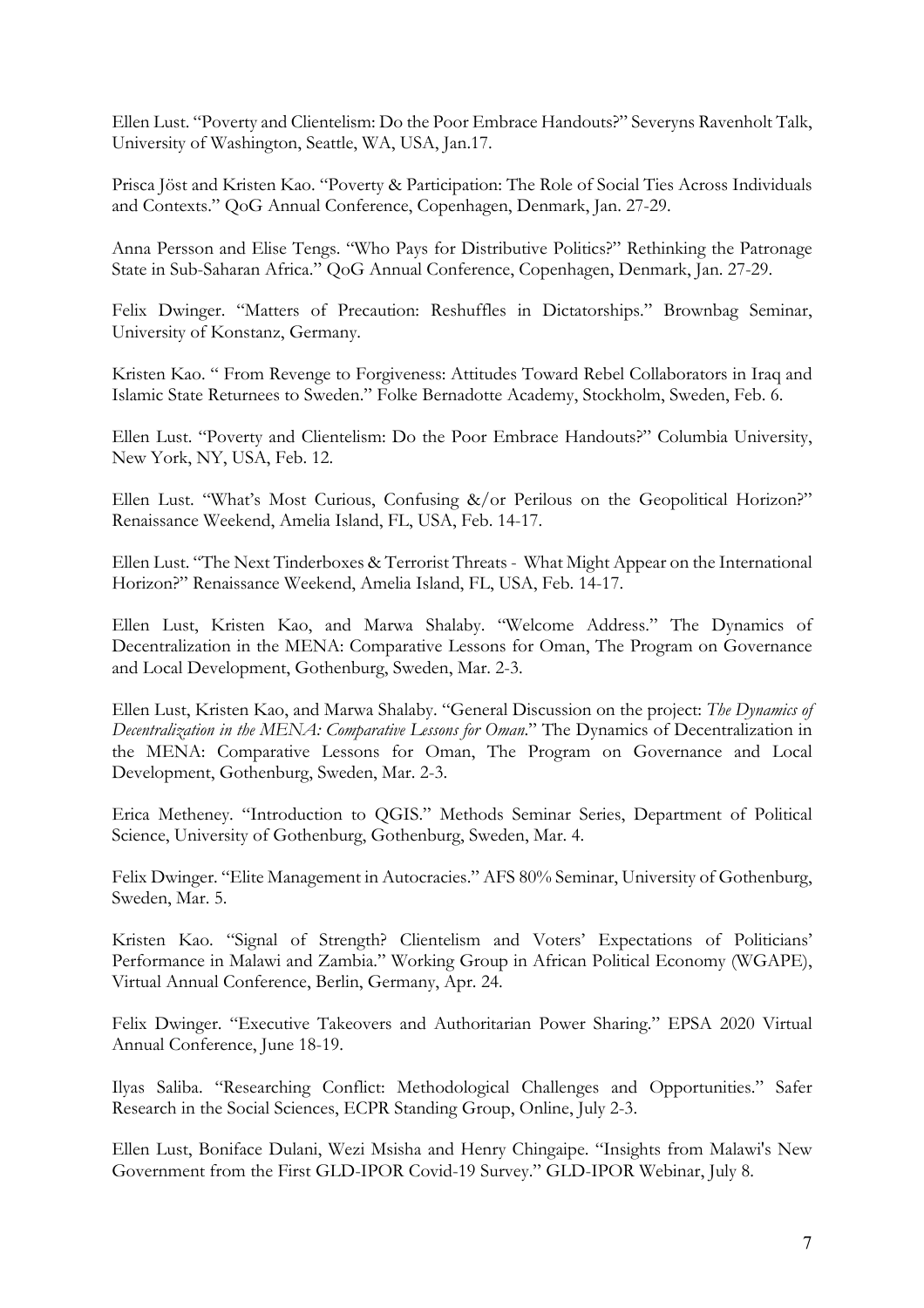Jannis Grimm and Ilyas Saliba. "Safer Research Handbook." Scholars at Risk, Online, July 15.

Elise Tengs and Anna Persson. "Who Pays for Distributive Politics? Rethinking the Patronage State in Sub-Saharan Africa." QoG 2020 Internal Conference, Online, Aug. 19-21.

Yaman Berker Kavasoglu. "Which Parties are Co-opted? Organizational Drivers of Opposition Co-optation in Autocracies." European Consortium of Political Research General Conference, online, Aug. 20.

Felix Dwinger. "Executive Takeovers and Authoritarian Power Sharing." 2020 Virtual ECPR Annual Conference, Aug. 24-28.

Felix Hartmann. "Compromise under Pressure: The Positive Effects of Divided Government". European Workshop in Empirical Political Science (EuroWEPS), Online, Sept. 17.

#### **b. Podcasts**

Episode 8

**Date**: November 2019

**Title**: Geoffrey Hughes: Tribes Without Sheikhs?

**Guest**: Geoffrey Hughes (University of Exeter)

**Description**: In this episode, Geoffrey Hughes (University of Exeter) talks about his research in the recent GLD working paper "Tribes Without Sheikhs? Technological Change, Media Liberalization, and Authority in Networked Jordan." The discussion centres on the changing nature of authority in Jordan due to the rapidly evolving media sector.

Episode 9

**Date**: December 2019

**Title**: Decentralization and Reforms in Uzbekistan and Afghanistan

**Guest**: Jennifer Murtazashvili (University of Pittsburgh)

**Description**: In this month's episode, Jennifer Murtazashvili (University of Pittsburgh) and Ellen Lust (GLD Director) discusses national level reforms and decentralization in Uzbekistan and Afghanistan.

Episode 10

**Date***:* December 2019

**Title***:* Is Turkey Losing the Integration Battle?

**Guest***:* Mine Eder (Boğaziçi University, Istanbul)

**Description***:* In this month's Governance Uncovered podcast we are joined by Mine Eder (Professor of Political Science, Boğaziçi University, Istanbul) who discusses how migration in Turkey, specifically the influx of around 3.8 million Syrian refugees, has affected the country's social and political landscape. Ideas about how the country is trying - and often failing - to integrate these new residents are also addressed.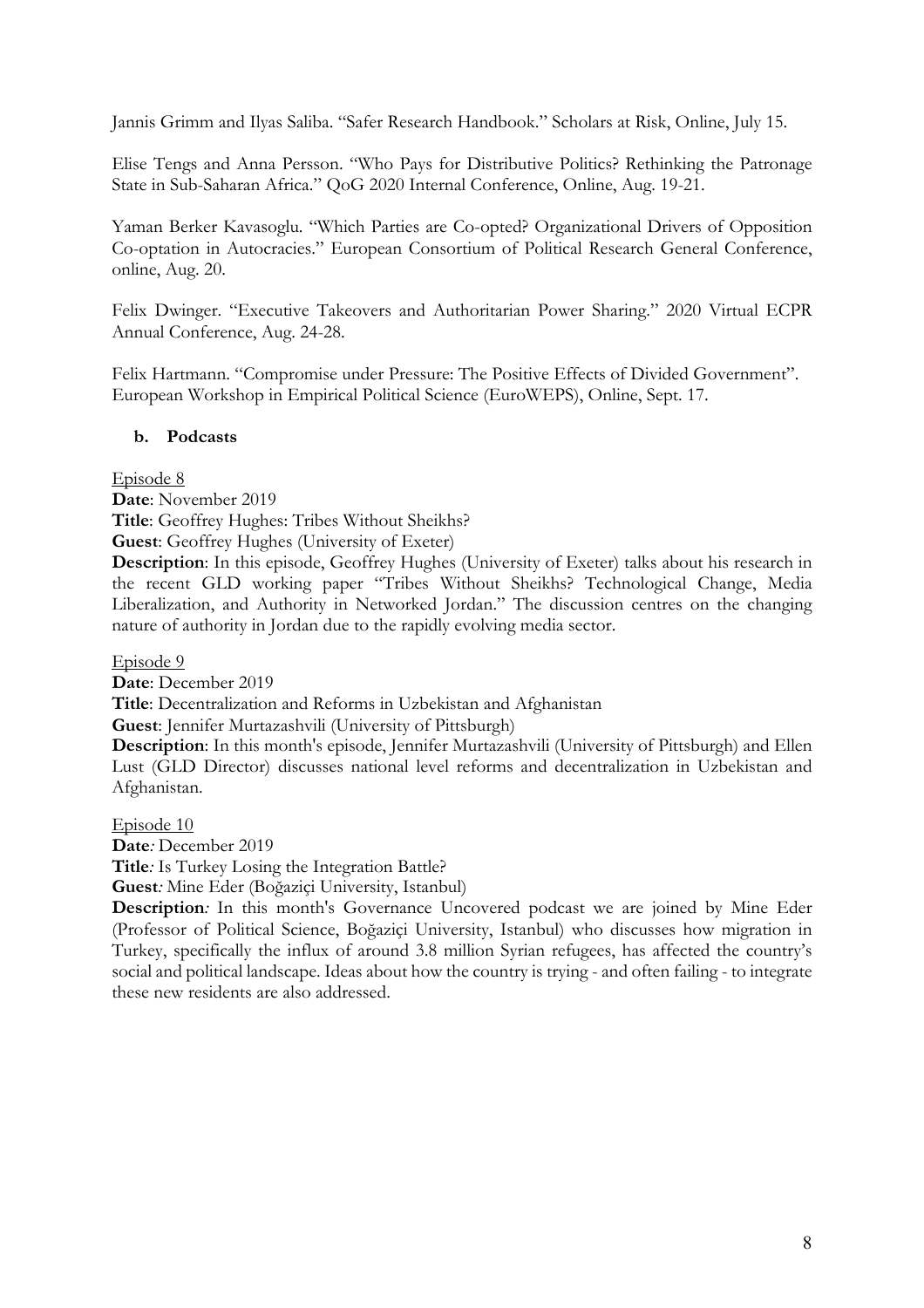Episode 11 **Date**: January 2020 **Title**: Can Soccer Help Bridge Religious Divides? **Guest**: Salma Mousa (Stanford University)

**Description**: This month's podcast is part of our special podcast-series on migration. We talk to Salma Mousa (PhD candidate, Stanford University) about her latest research which looks at the relationship between Christians and Muslims in postwar societies. Her research tries to understand if tolerance and prejudice can be changed through interaction between these groups. The study has been recently published as a GLD working paper called "Creating Coexistence: Intergroup Contact and Soccer in Post-ISIS Iraq" and can be found via the link below.

Episode 12

**Date**: February 2020

**Title**: What Affects Host Communities Acceptance of Migrants

**Guest**: Claire Adida (University of California, San Diego)

**Description**: This month's podcast is part of our special podcast-series on migration. This episode features Claire Adida (University of California, San Diego) and her research surrounding mass migration, and its subsequent discourse, and how it affects host communities around the world.

#### Episode 13

**Date**: March 2020

**Title**: Identity Issues in European Diverse and Disadvantaged Neighborhoods

**Guest**: Peter Esaiasson (University of Gothenburg)

**Description**: This month's podcast is part of our special podcast-series on migration. We talk to Peter Esaiasson (University of Gothenburg) about his latest research that looks at social identity in diverse and disadvantaged neighborhoods in Sweden. His research tries to understand whether identification with the neighborhood (local identity) and the nation state (national identity) generates pro-social attitudes among residents.

Episode 14

**Date**: April 2020

**Title**: Local Politics and Chieftaincy Disputes in Ghana

**Guest**: John-Paul Adjadeh (Ghana Ministry of Chieftaincy and Religious Affairs)

**Description**: This month, we welcome a guest from the Ghana Ministry of Chieftaincy and Religious Affairs, John-Paul Adjadeh. He discusses local politics and the resolution of chieftaincy disputes in Ghana with our director, Professor Ellen Lust. John-Paul has over 7 years of experience working with various Chieftaincy organizations in Ghana under the Ministry of Chieftaincy and Religious Affairs. His primary areas of interest are traditional authorities and development.

Episode 15

**Date**: May 2020

**Title**: The Student Protests in Hong Kong

**Guest**: Brian Leung Kai-Ping (University of Washington)

**Description**: This month we talk to Brian Leung Kai-Ping, a graduate student in Political Science at the University of Washington. You might also recognize Brian as the brave student activist who removed his mask during the storming of the Hong Kong Legislative Council Complex in July 2019. Brian talks about political mobilization, urban geography and what role it played in the student protests in Hong Kong.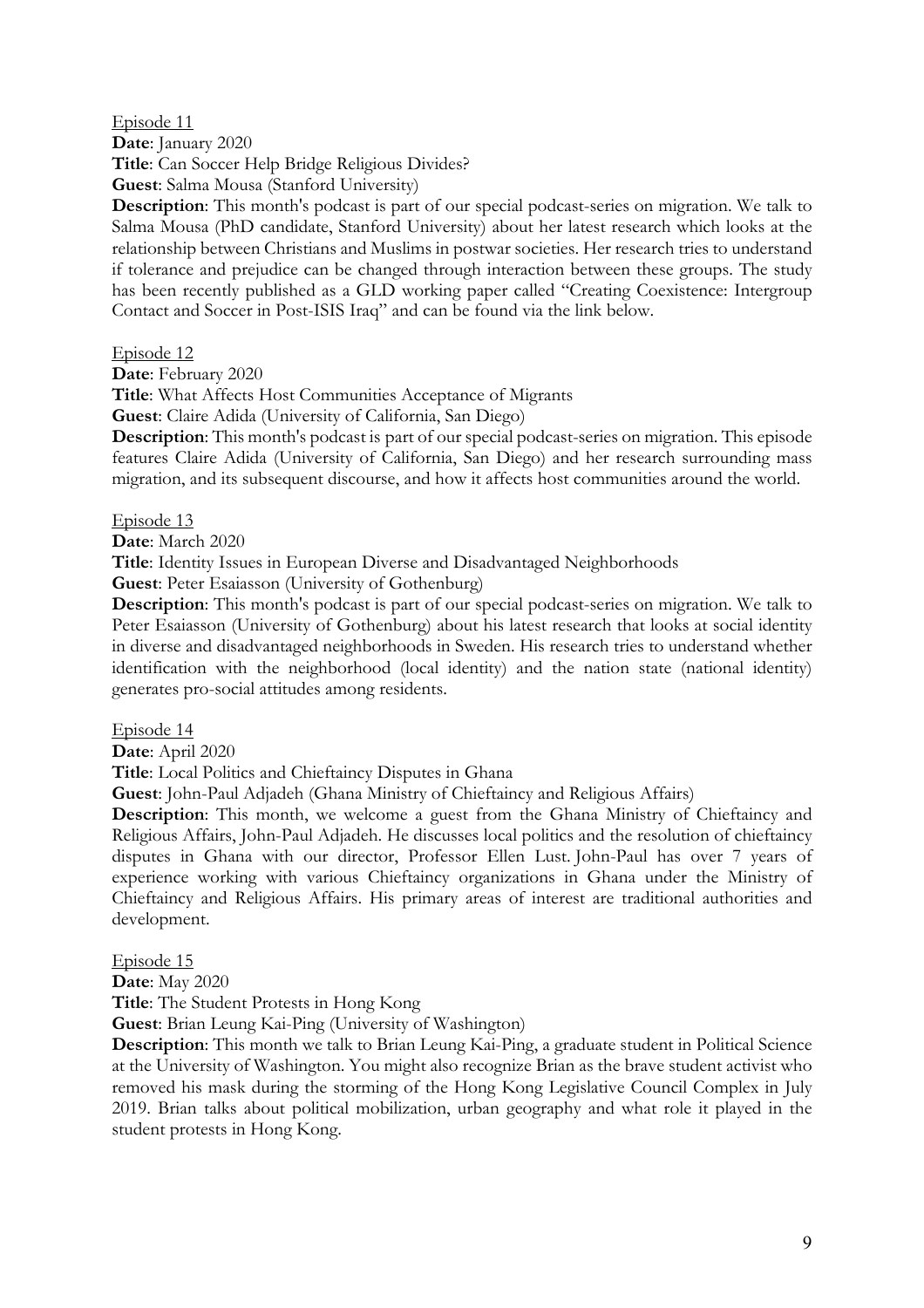Episode 16

**Date**: June 2020

**Title**: Outreach International and Community-Led Development

**Guest**: Kevin Prine (Outreach International)

**Description**: This month, we talk to Kevin Prine who is the President and Chief Executive Officer of Outreach International. Outreach International is a charity that eliminates extreme poverty by creating leaders who transform their communities, a process they call Participatory Human Development. Kevin tells us about the organization and their approach to working with development. He discusses the struggles they meet in the field and explains his vision for the charity's work.

Episode 17

**Date**: June 2020

**Title**: Controlled-Hybrid-Decentralisation in Oman

**Guest**: James Worrall (University of Leeds)

**Description**: This podcast is part of the project: Governance Under Decentralization: Oman And In The Arab Region. This month we talk to Dr James Worrall about Oman. James discusses his latest research into Oman's controlled-hybrid-decentralization process, so termed for its unique mixture of neo-liberal and technocratic solutions, acting in combination with traditional ruling elements. Further information on his work can be found in GLD Working Paper No. 32 – 'Power and Process: Decentralisation in Oman.'

Episode 18

**Date**: August 2020

**Title**: Vote Buying in China's Village Elections

**Guests**: Susan Whiting & Tan Zhao (University of Washington)

**Description**: We talk to Susan Whiting, Associate Professor of Political Science, and Tan Zhou, Ph.D. Student, from the University of Washington about their latest research, which looks at votebuying and land taking in China's village elections. They have recently published a paper on the subject called "Farmland and Fraud: Land Rents and Vote Buying in China's Village Elections."

Episode 19

**Date**: August 2020

**Title**: Choice and Choice Set in Elections

**Guest**: Karen Ferree (University of California, San Diego)

**Description**: This month, we talk to Karen Ferree, Visiting Scholar at GLD Gothenburg from the University of California, San Diego, and a member of GLD's Steering Committee. We talk about her latest research on how ethnicity shapes voting behavior. Karen argues for a reorientation of how we think about ethnic voting, away from an exclusive focus on voters to one that links voter behavior to the supply side of candidates.

Episode 20

**Date**: September 2020

**Title**: Identity, Sectarianism, and Mobilization in Bahrain and the Middle East

**Guests**: Simon Mabon (Lancaster University)

**Description**: This month, we talk to Simon Mabon, Professor of Politics and International Relations, about his latest research, which looks identity, sectarianism, and mobilization in Bahrain and the Middle East. Simon's work falls at the intersection of Middle East Studies, International Relations and International Political Theory. Simon is also the Director of the Sectarianism, Proxies, and De-Sectarianization Project (SEPAD), which looks at the way in which the rivalry between Saudi Arabia and Iran is shaping Sectarianism and Politics across the Middle East.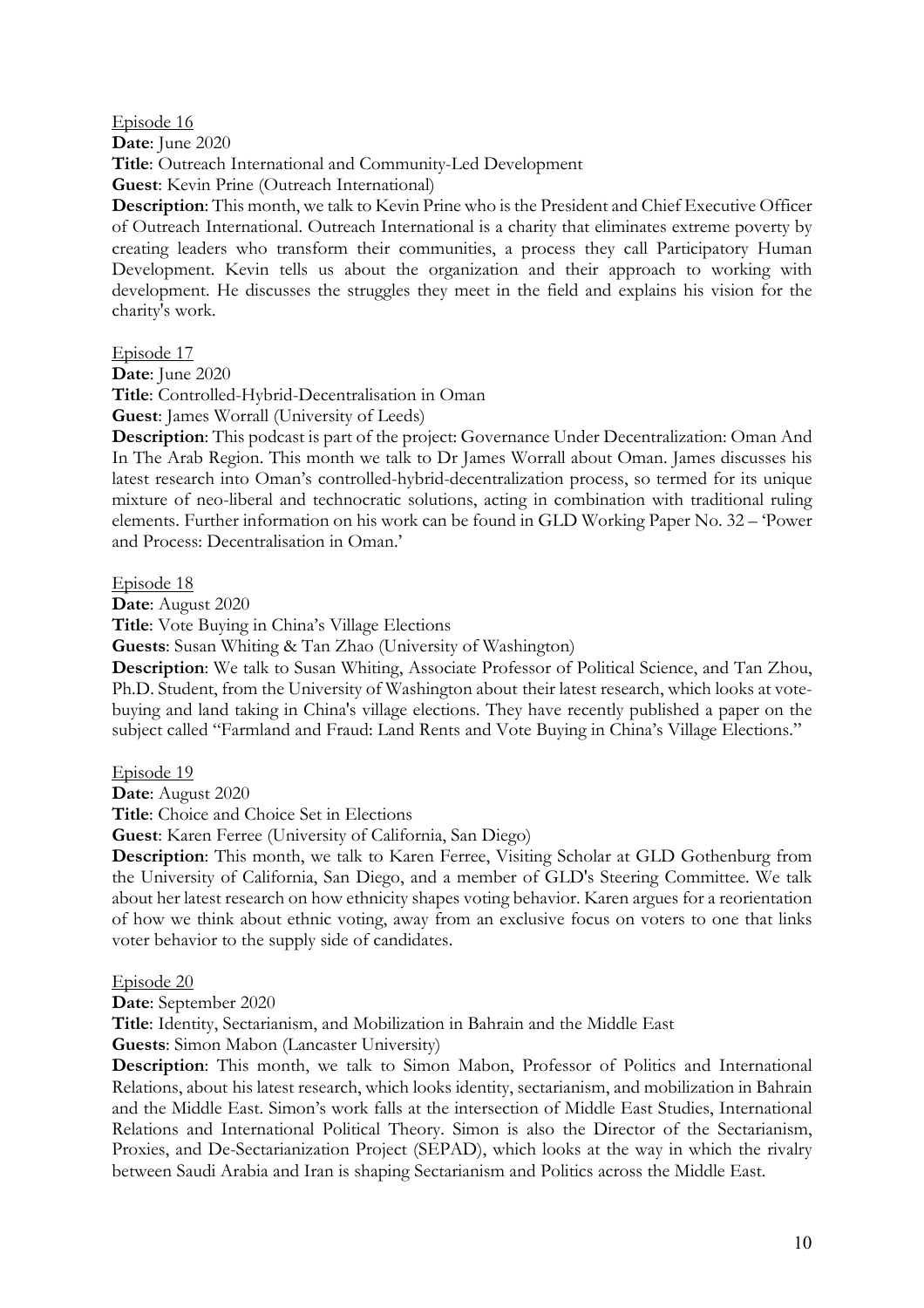#### **4. Conferences & Workshops**

**a. GLD Workshops**

#### **Workshop on the Dynamics of Decentralization in the MENA: Comparative Lessons for Oman**

**Date**: March 2-3, 2020 **Location**: Gothenburg, Sweden **Number of Participants**: 15 **Collaborators**: Dr Marwa Shalaby of University of Wisconsin-Madison **Funder:** Carnegie Corporation of New York

**Description**: This workshop brought together scholars working on decentralization, particularly in the Middle East and North Africa, to discuss the nature of decentralization experiences across the region. The discussion focused around the design of decentralization reforms, obstacles faced, progress made and outcomes of reforms, and generated new ideas regarding decentralization.

The workshop is part of a 2-year project (funded by the Carnegie Corporation of New York) on decentralization in the MENA, with a focus on Oman. Look for our upcoming GLD publications and blog posts with the main insights from the workshop over the next few months on the GLD **website**.

#### **Workshop Participants:**

Sami Atallah, *Director at the Lebanese Center for Policy Studies, LCPS* Intissar Kherigi, *Jasmine Foundation* Ahmed al-Mukhaini, *Independent Scholar* Ezra Karmel, *University of Guelph* Miriam Bohn, *Friedrich-Alexander University* Erik Vollmann, *Friedrich-Alexander University* Sylvia I. Bergh*, Institute of Social Studies, The Hague* Ellen Lust, *GLD*

Somayeh Shafiei*, GLD, The Institute of Humanities and Cultural Studies, Iran* Zeynep Kadirbeyoglu, *Bogazici University* Maryam Al Kharusi, *GLD, Oman* Chagai Weiss, *University of Wisconsin-Madison* James Worrall*, University of Leeds* Marwa M. Shalaby, *University of Wisconsin-Madison* Kristen Kao, *GLD*

#### **GLD in the MENA Seminar Series and Book Workshop**

**Date**: Sept. 22 – Dec. 8 **Location**: Virtual **Number of Participants**: 18

**Funder**: Hicham Alaoui Foundation

**Description**: The Governance and Local Development in the Middle East and North Africa volume aims to create a better understanding of local governance in the region. It will explore a diverse set of issues including: why some communities do better at providing services, resolving conflict, or engaging in environmental issues than others, as well as how authority and governance procedures vary across space and time. At a time when discourse on the region focuses on national and international forces affecting refugee crises and terrorism, it reminds us that individuals 'live locally' and that governance varies greatly at the subnational level.

This seminar series will look at a chapter a week, allowing participants to present their research and receive feedback. For more information on the GLD in the MENA project, please see our website.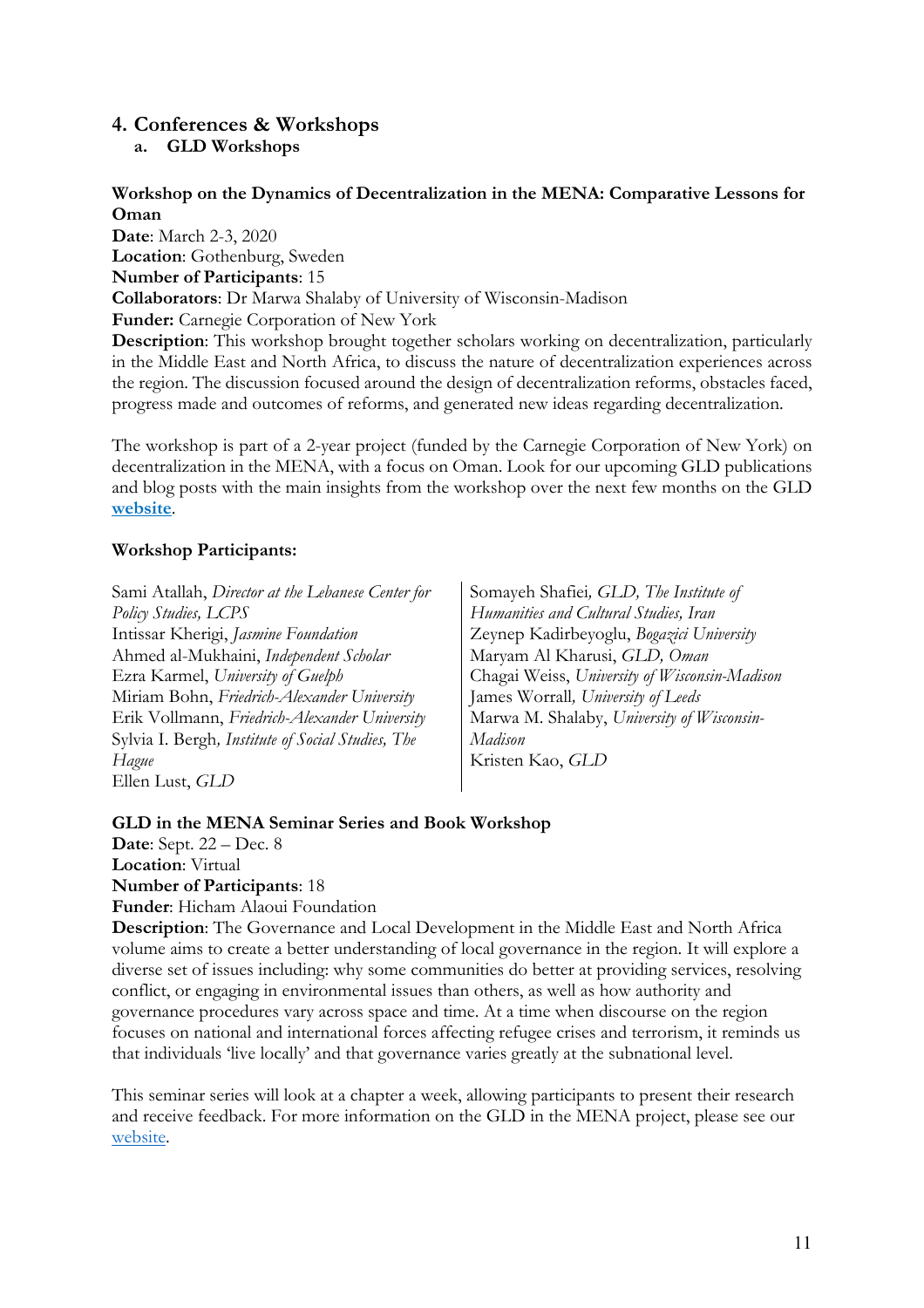#### **Workshop Participants:**

Lindsay Benstead, *Portland State University* Prisca Jöst, *GLD, University of Gothenburg* Kristen Kao, *GLD, University of Gothenburg* Ellen Lust, *GLD, University of Gothenburg* Salma Mousa, *Stanford University* Julia Clark*, University of California, San Diego & World Bank* Marika Sosnowski, *The Washington Institute for Near East Policy & University of Melbourne* Sylvia I. Bergh*, Institute of Social Studies, The Hague*

Intissar Kherigi*, Jasmine Foundation* Christiana Parreira, *Princeton University* Steven Brooke, *University of Wisconsin-Madison* Monica Komer, *University of Wisconsin-Madison* Aytug Sasmaz*, Harvard University* Marwa M. Shalaby, *University of Wisconsin-Madison* Alexandra Blackman, *NYU Abu Dhabi* Matt Buehler, *University of Tennessee* Ahmed Al Mukheini, *Independent Scholar* Francesco Colin, *Erasmus University Rotterdam*

#### **5. Short Term Grants**

#### **Autumn 2019**

**Recipient Name:** Chao-yo Cheng

**Project Title:** Sociopolitical Factors of Reliable Electricity Supply and the Willingness to Pay: Experimental Evidence from Households and Power Sector **Amount**: 21 625 sek **Output**: GLD Working Paper (Forthcoming, Spring 2021)

#### **Recipient Name:** Mattias Krönke

**Project Title:** The Effect of Democratic Accountability on Basic Service Delivery and the Role of Political Parties Therein (TBC) **Amount**: 35 000 sek **Output**: GLD Working Paper (Forthcoming, Spring 2021)

#### **Recipient Name:** Steven Brooke

**Project Title:** Local Religious Institutions and Protection from Extra-Judicial Killings – Evidence from a Survey of Catholic Parishes in the Philippines **Amount**: 31 000 **Output**: GLD Working Paper (Forthcoming, Spring 2021)

**Recipient Name:** Guillermo Toral **Project Title:** How State Prosecutors Impact Public Service Delivery in their Municipalities (TBC) **Amount**: 27 680 sek **Output**: GLD Working Paper (Forthcoming, Spring 2021)

**Recipient Name:** Sebastian van Baalen **Project Title:** Reconceptualizing Rebel Rule: The Responsiveness of Rebel Governance in Man, Côte D'Ivoire. **Amount**: 33 000 sek **Output**: GLD Working Paper (Forthcoming, September 2020)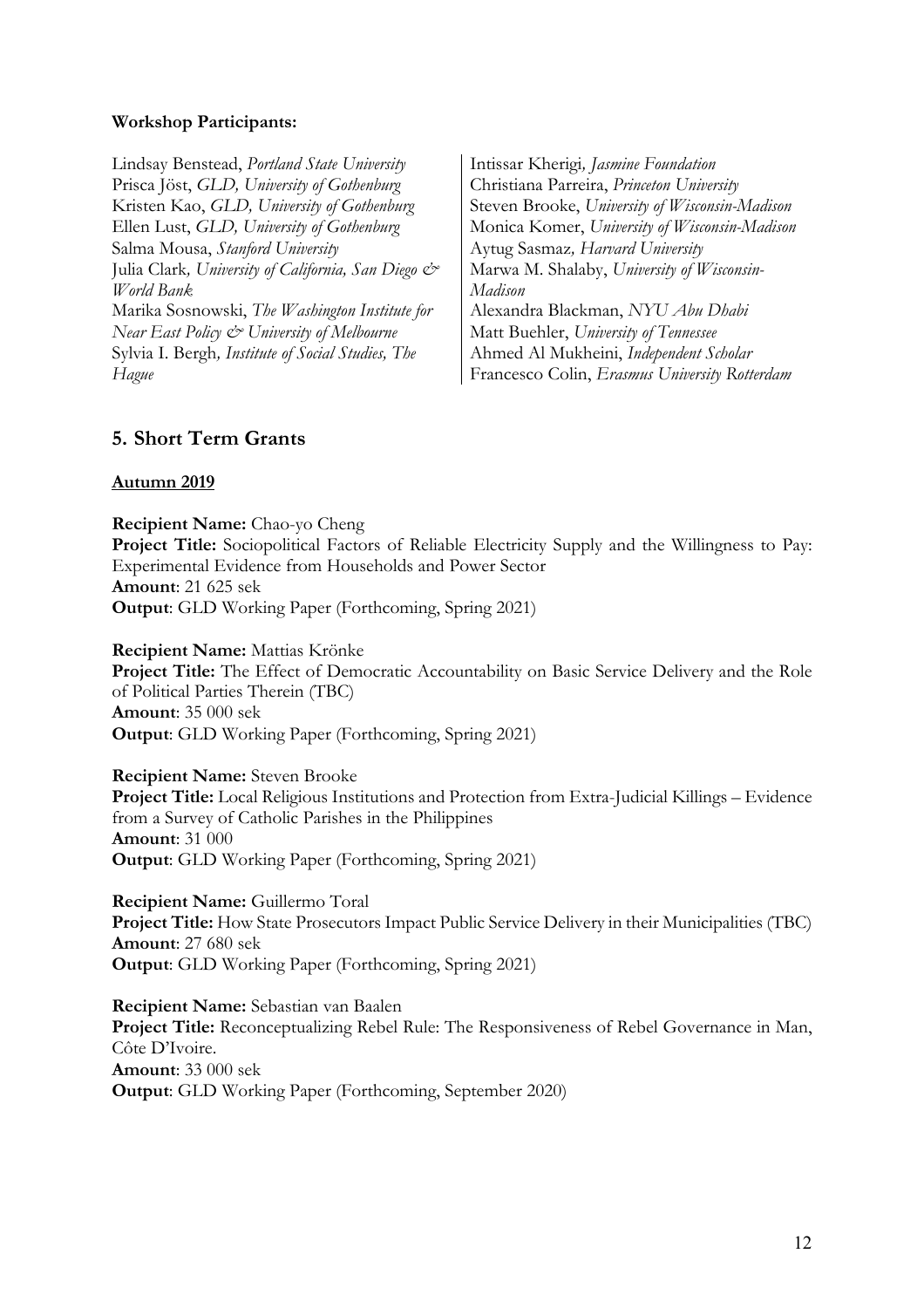**Recipient Name:** Deodatus Patrick Shavo **Project Title:** Citizen Participation in Local Government Elections in the Age of Crowdsourcing: Explorations and Considerations in Tanzania **Amount**: 32 000 sek **Output**: GLD Working Paper (Forthcoming, Spring 2021)

#### **Spring 2020**

**Recipient Name:** Paige Bollen **Project Title:** Legibility from below: Language, Visibility, and Ethnic Politics in Africa **Amount**: 28 025 sek **Output**: GLD Working Paper (Forthcoming, Spring 2021)

**Recipient Name:** Anirvan Chowdhury **Project Title:** How do Religiously Conservative Parties Mobilize Women in Election Campaigns? Theory and Evidence from India **Amount**: 26 240 sek **Output**: GLD Working Paper (Forthcoming, Spring 2021)

**Recipient Name:** Karen Ferree **Project Title:** Choice Set and Ethnic Voting in Africa (Book Project) **Amount**: 31 000 sek **Output**: Book and Working Paper (Forthcoming)

**Recipient Name:** Blair Read **Project Title:** When Voice Leads to Exit: Politics of Education in Developing Democracies (TBC) **Amount**: 32 870 sek **Output**: GLD Working Paper (Forthcoming, Spring 2021)

**Recipient Name:** Salih Yasun **Project Title:** Structuring Inclusive Local Governance in Post-Authoritarian Tunisia **Amount**: 21 625 sek **Output**: GLD Working Paper (Forthcoming, Spring 2021)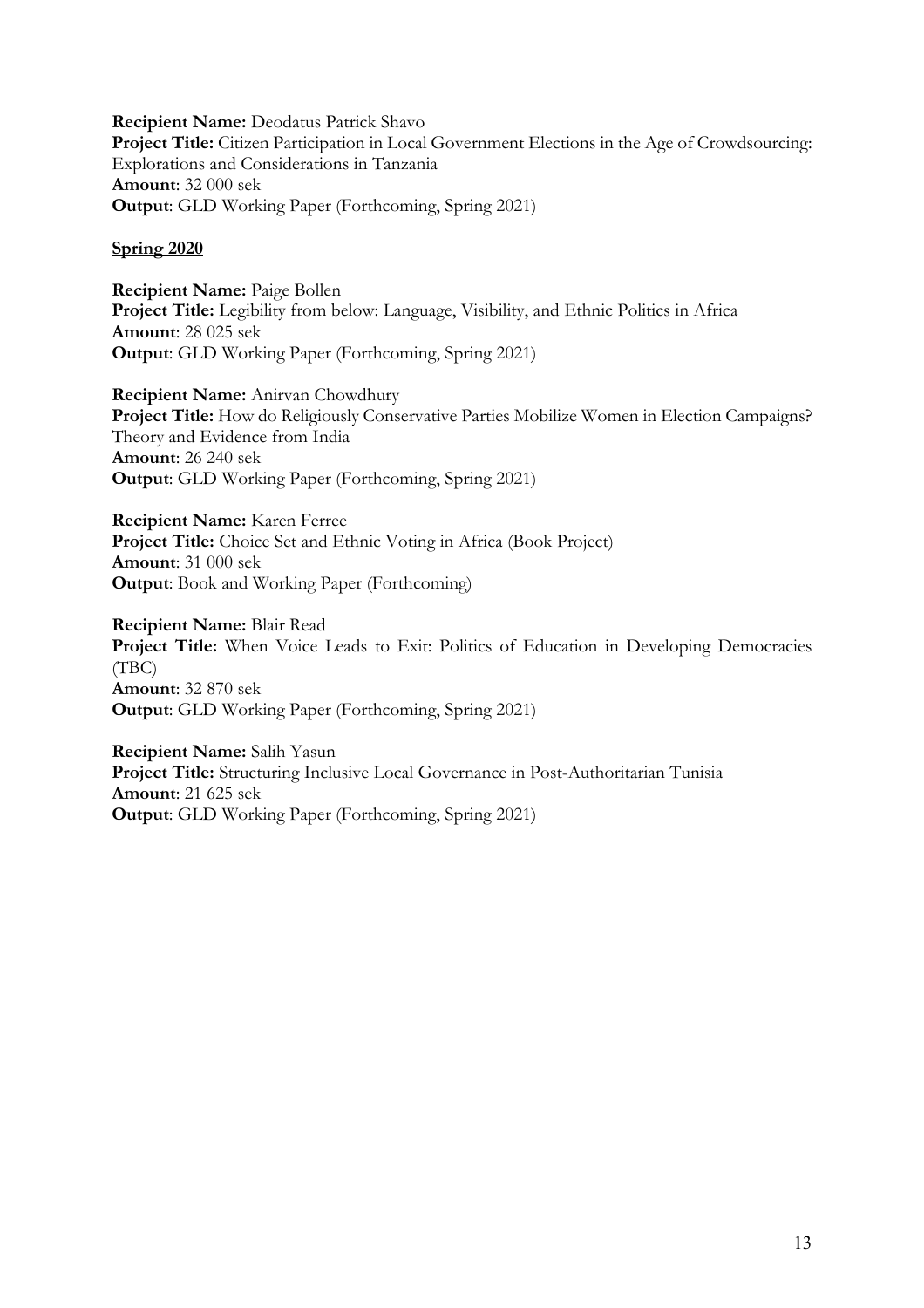#### **6. GLD Outreach**

**a. Outreach in Numbers**



#### **b. Outreach in Media**

Lundell, Anna-Karin. "Ny handbook ska göra samhällsvetenskapliga fältstudier säkare." *University of Gothenburg News Archives*, August 13, 2020.

GPPi. "Safer Field Research in the Social Sciences." *Global Public Policy Institute*, August 17, 2020.

AfricaFeeds. "Most Malawians 'fear hunger than Covid-19' survey shows." *Africa Feeds*, Ghana, June 1, 2020.

Al-Fazi. "Covid-19 Bulletin: Africa." *Al-Fazi*, U.K., June 1, 2020.

BBC News. "Most Malawians 'more scared of hunger than Covid-19.'" *BBC News*, U.K., June 1, 2020.

CNR Citi Newsroom. "Most Malawians 'more scared of hunger than Covid-19." *Citi Newsroom*, Ghana, June 1, 2020.

Ghanaweb. "Most Malawians 'more scared of hunger than coronavirus.'" *Ghanaweb*, Ghana, June 1, 2020.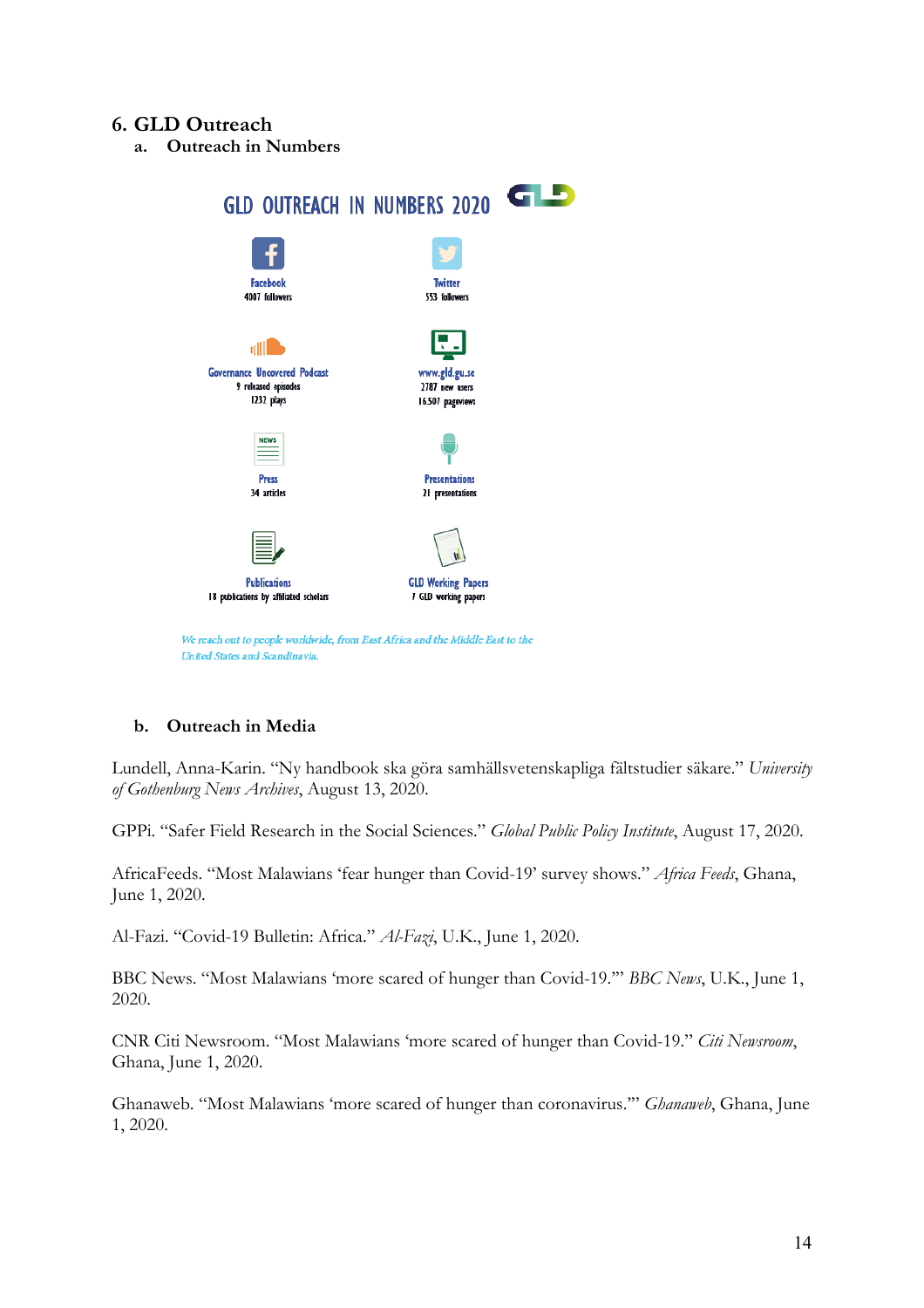Hierro, Lola. "El coronavirus en Africa: El continente supera los 250.000 positivos." *La Neta Neta*, Spain, June 1, 2020.

Hierro, Lola. "More afraid of hunger in Malawi." *The Union Journal*, USA, June 1, 2020.

Hierro, Lola. "Más miedo al hambre in Malawi." *Una Boda Como la Tuya*, Spain, June 1, 2020.

Hierro, Lola. "Más miedo al hambre in Malawi." *Listinsemanal*, Spain, June 1, 2020.

Muheya, Green. "Survey shows Malawians don't fear Covid-19 as much as hunger, healthcare collapse." *Nyasa Times*, Malawi, June 1, 2020.

Mzale, Dumbani. "81% Don't Fear Covid-19 – Survey ." *The Nation Malawi*, Malawi, June 1, 2020.

Adriaanse, Crispin. "Over 80% of Malawians fear hunger more than Covid-19, study shows." *Independent Online*, South Africa, June 2, 2020.

Dzido, Justice. "Most Malawians 'more scared of hunger than Covid-19.'" *The Publisher Newspaper*, Ghana, June 2, 2020.

Masina, Lameck. "Malawi Covid-19 cases rise as citizens return from South Africa." *Voice of America*, USA, June 2, 2020.

Regnum. "Жители Малави больше боятся голода, чем коронавируса – опрос." Regnum, Russia, June 2, 2020. Read Article (Russian).

Larnyoh, Magdalene Teiko. "Survey shows that most Malawians fear hunger than Covid-19." *PulseLive*, Kenya, June 3, 2020.

Tiao, Tou. "Over 80% of Malawians fear hunger more than Covid-19, study shows." *AfricanTimes*, China, June 3, 2020.

Leaders of Africa. "Conducting survey research in the Covid-19 era." *Leaders of Africa*, June 6, 2020.

BBC News. "'Malawi has no coronavirus' – ex-President Banda." *BBC News*, U.K., June 10, 2020.

Moyo, Judith. "Joyce Banda says 'there is no Covid-19 in Malawi.'" *Nyasa Times*, Malawi, June 10, 2020.

Zodiak Radio. "Covid-19 and the fresh presidential elections." *Zodiak Radio*, Live Radio Panel Discussion, June 11, 2020.

GLD-IPOR. "Covid-19: Fears." *The Nation Malawi*, Malawi, July 8, 2020.

GLD-IPOR. "Covid-19: Social Reactions." *The Nation Malawi*, Malawi, July 8, 2020.

GLD-IPOR. "Covid-19: Trust in Authorities." *The Nation Malawi*, Malawi, July 8, 2020.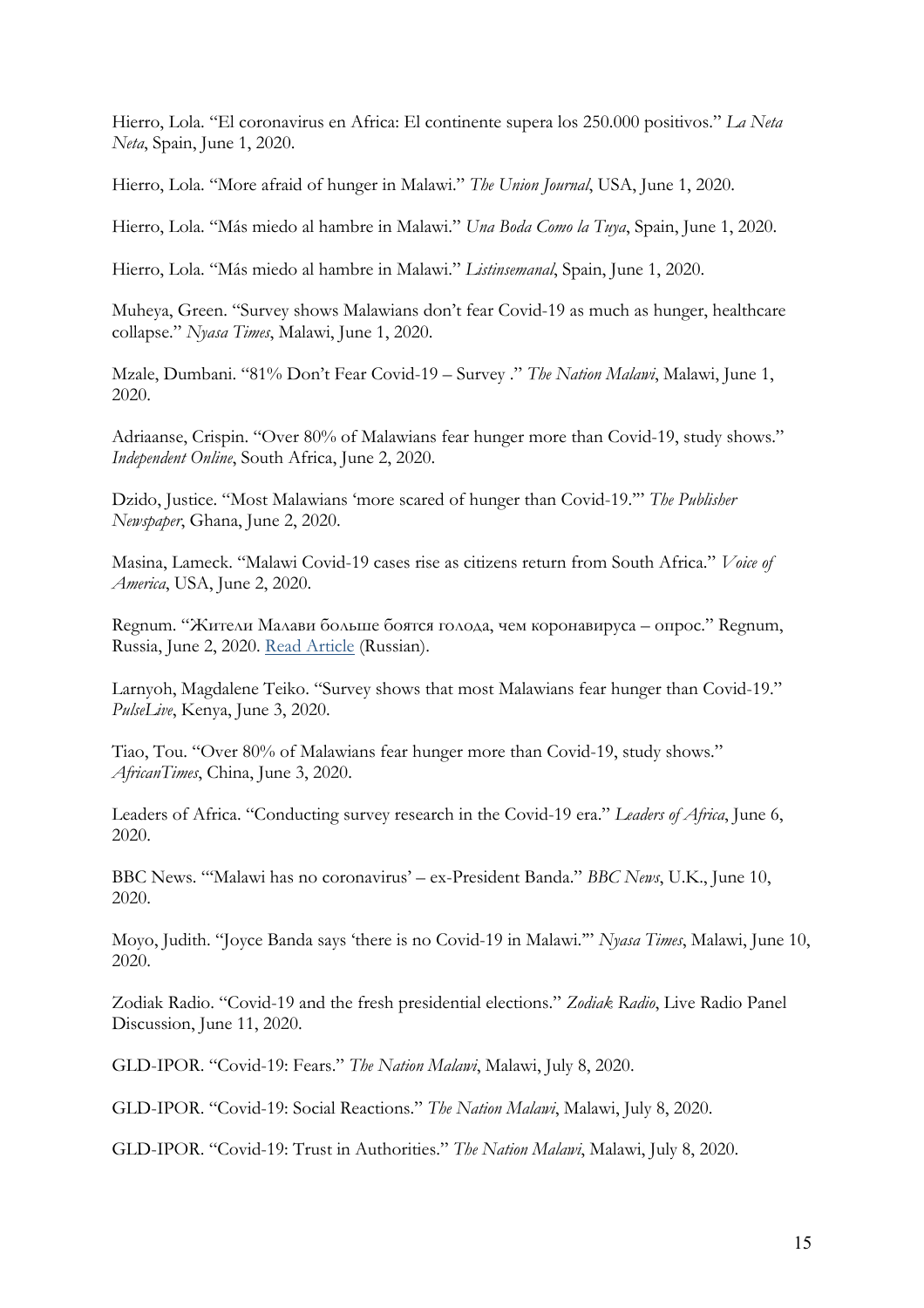GLD-IPOR. "Covid-19: Vulnerabilities." *The Nation Malawi*, Malawi, July 8, 2020.

GLD-IPOR. "Covid-19: Economic Impact." *The Nation Malawi*, Malawi, July 8, 2020.

GLD-IPOR. "Covid-19: Response to Illness." *The Nation Malawi*, Malawi, July 8, 2020.

Biz Malawi. "81% of MW isn't afraid of Covid-19." *Biz Malawi Online*, Malawi, n.d.

Sam, Christopher. "Most Malawians 'fear hunger than Covid-19,' survey shows." *Hypercitigh*, Ghana, n.d.

URRDC. " Malawians most trust health professionals to address Covid-19 crisis, wary it becomes a political football." *Ubuntu Research and Rural Development Company*, Zambia, n.d.

#### **7. Staff & PhD Students**

**a. Current Staff**

**Ellen Lust** (Director) **Kristen Kao** (Senior Research Fellow) **Erica Metheney** (Statistician and Head of Data Team) **Cecilia Ahsan Jansson** (Data Analyst) **Kirk Ammerman** (Data Analyst) **Marcus Skog** (Data Manager) **Rose Shaber-Twedt** (Director's Assistant) **Olivia Östlin** (Communications Officer) **Tove Wikehult** (Program Coordinator – On leave June 2020-April 2021) **Dalilah Sabanic** (Program Manager – On leave Sept 2019-Oct 2020)

#### **b. PhD Students**

#### **Felix Dwinger**

Title of Dissertation: "Parliamentary Oversight under Autocratic Rule" Advisors: Ellen Lust, Anders Sundell, and Milan Svolik

#### **Felix Hartmann**

Title of Dissertation: "Political Agency and Its Critics: A Local Perspective" Advisors: Ellen Lust and Marcia Grimes

#### **Ezgi Irgil**

Title of Dissertation: "Natives, Newcomers, and Politics of Everyday Life in the Urban" Advisors: Peter Esaiasson and Andrea Spehar

#### **Prisca Jöst**

Title of Dissertation: "The Political Participation of the Poor" Advisors: Ellen Lust and Kristen Kao

#### **Yaman Berker Kavasoglu**

Title of Dissertation: "Institutionalization, Opposition Strategies and Regime Outcomes under Authoritarianism" Advisors: Staffan I. Lindberg and Anna Luhrmann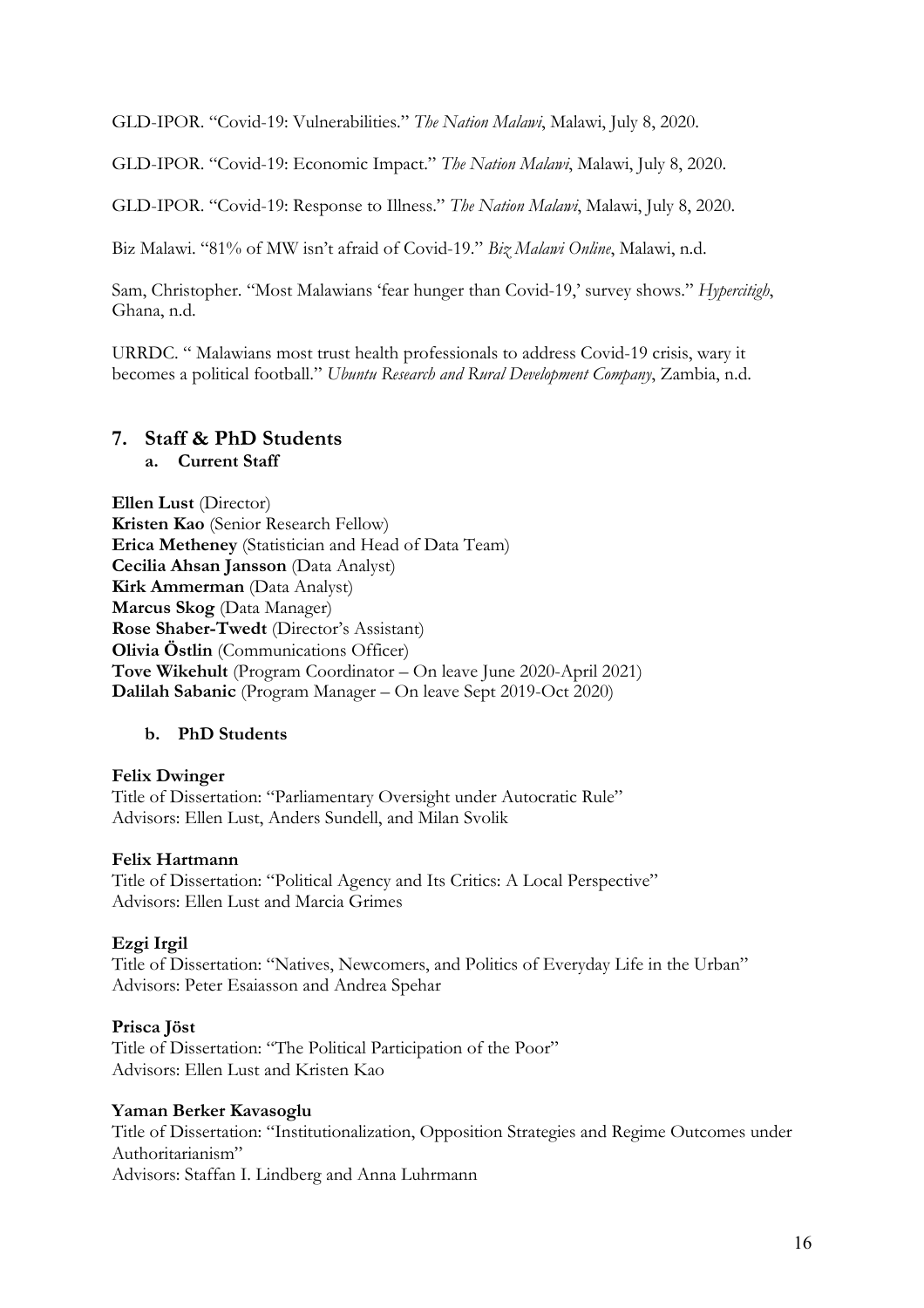#### **Valeriya Mechkova**

Title of Dissertation: "Elites On A Leash: When Does Representation And Accountability Work For Development?" Advisors: Ellen Lust and Lena Wängnerud

#### **Marcus Tannenberg**

Title of Dissertation: "Legitimacy As Congruence: The Regime's Menu Of Legitimation And Citizens' Appetite." Advisors: Staffan I. Lindberg and Ellen Lust

#### **Elise Tengs**

Title of Dissertation: "Accountability through Taxation: Challenges and Opportunities" Advisors: Anna Persson and Rasmus Broms

#### **c. Interns**

#### **2020**

Purushottam Adhikari (Nepal) Olivia Östlin (Sweden) Lali Dvali (Sweden) Axel Tengwall (Sweden) Isabel Wilson (Sweden)

#### **d. Visiting Scholars**

**2020**

**Somayeh Shafiei** (Assistant Research Professor, Institute of Humanities and Cultural Studies, Iran) **Karen Ferree** (Associate Professor, University of California, San Diego, USA

#### **8. Steering Committee**

**Boniface Dulani** (Senior Lecturer, Chancellor College, University of Malawi) **Mine Eder** (Professor, Bogazici Univeristy) **Karen Ferree** (Associate Professor, University of California, San Diego) **Adam Harris** (Associate Professor, University College London) **Kristen Kao** (Senior Research Fellow, University of Gothenburg) Pierre F. Landry (Professor, Chinese University of Hong Kong) **Ellen Lust** (Director of GLD, Professor, University of Gothenburg) **Jennifer Murtazashvili** (Associate Professor, University of Pittsburgh) **Marwa Shalaby** (Assistant Professor, University of Wisconsin-Madison)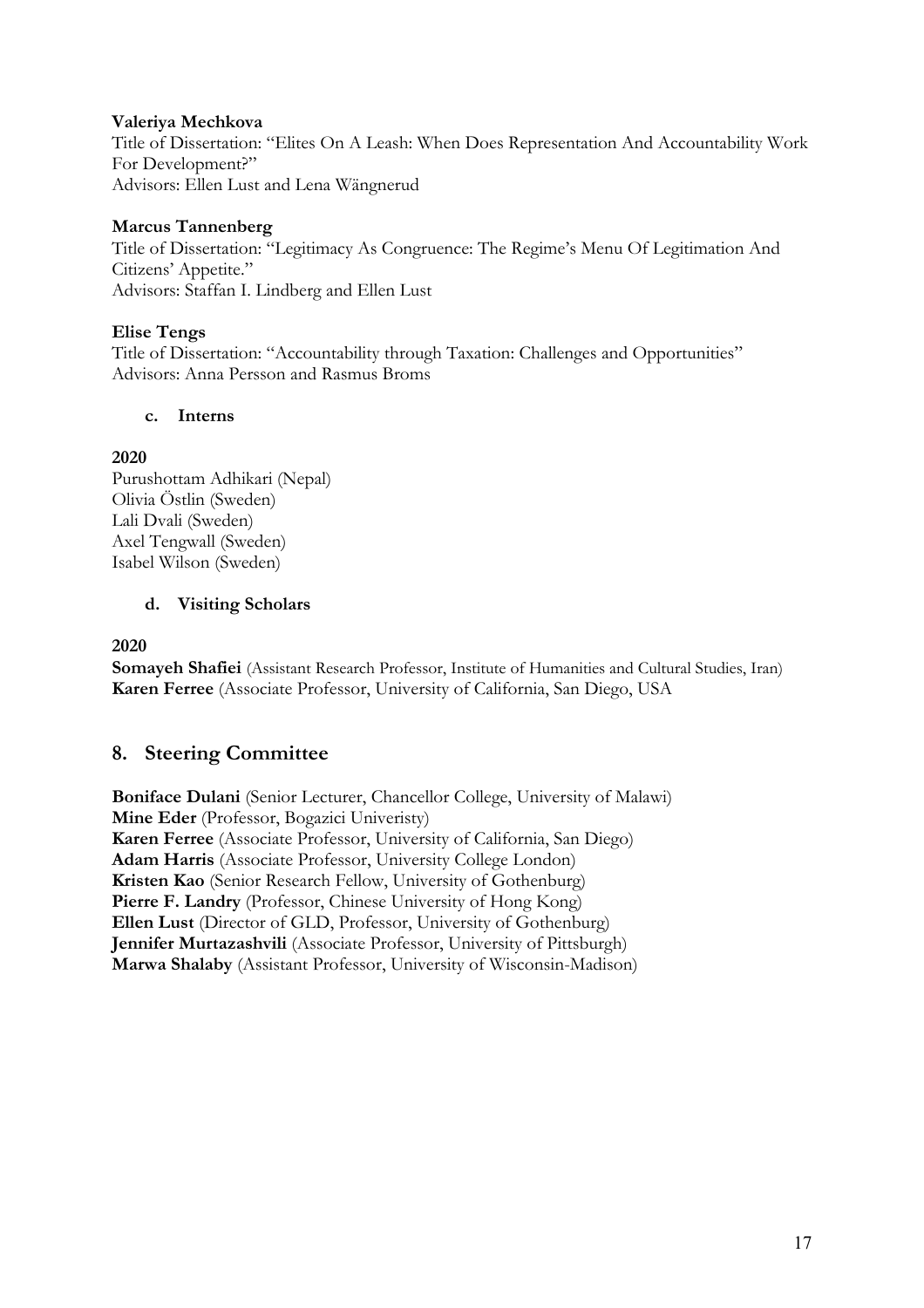# **9. Project and PhD Funding**

| <b>Project Title</b>          | Dates           | Funder                  | Principal       | Total       |
|-------------------------------|-----------------|-------------------------|-----------------|-------------|
|                               |                 |                         |                 |             |
|                               |                 |                         | Investigator    | Amount (in  |
|                               |                 |                         |                 | SEK)        |
| Rekrykering av Ellen          | 2015-2025       | Vetenskapsrådet         | Ellen Lust      | 131 256 000 |
| Lust<br>Governance in Service | 2016            | The World Bank          | Ellen Lust      | 89 672      |
|                               | <b>COMPLETE</b> | Group                   |                 |             |
| Governance and Local          | 2017-2022       | Hicham Alaoui           | Ellen Lust      | 1761283     |
| Development in the            |                 | Foundation              |                 |             |
| MENA                          |                 |                         |                 |             |
| Social Institutions and       | 2017-2022       | Vetenskapsrådet         | Ellen Lust      | 7 800 000   |
| Governance: Lessons           | <b>COMPLETE</b> |                         |                 |             |
| from Sub-Saharan Africa       |                 |                         |                 |             |
| The Governance                | 2017-2022       | <b>FORMAS</b>           | Ellen Lust      | 9 110 664   |
| Challenge of                  |                 |                         |                 |             |
| Urbanization: The Role        |                 |                         |                 |             |
| of Social Institutions in     |                 |                         |                 |             |
| Sub-Saharan Africa            |                 |                         |                 |             |
| SAFEResearch                  | 2017-2019       | Riksbankens             | Ellen Lust      | 250000      |
|                               | <b>COMPLETE</b> | Jubileumsfond           |                 |             |
| SAFEResearch e-               | 2018            | Vetenskapsrådet         | Ellen Lust      | 145 000     |
| Handbook Conference           | <b>COMPLETE</b> |                         |                 |             |
| Public Goods Provision        | 2019-2022       | Vetenskapsrådet         | Erica Metheney  | 796 735     |
| in the Shadow of              |                 |                         |                 |             |
| Urbanization: Lessons         |                 |                         |                 |             |
| from Malawi, Tanzania,        |                 |                         |                 |             |
| and Zambia (Swedish           |                 |                         |                 |             |
| Research Links)               |                 |                         |                 |             |
| Decentralization and          | 2019-2022       | Carnegie                | Ellen Lust and  | 3 302 652   |
| Governance in Oman: A         |                 | Corporation of          | Marwa Shalaby   |             |
| Study on Governance           |                 | New York                |                 |             |
| under Decentralization        |                 |                         |                 |             |
| Refugee Migration and         | 2019-2025       | Vetenkskapsrådet        | Kristen Kao and | 17 667 545  |
| Cities: Social Institutions,  |                 |                         | Andrea Spehar   |             |
| Political Governance and      |                 |                         |                 |             |
| Integration in Jordan,        |                 |                         |                 |             |
| Turkey and Sweden             |                 |                         |                 |             |
| (SIPGI)                       |                 |                         |                 |             |
| From Revenge to               | 2020-2023       | Riksbankens             | Kristen Kao     | 3 596 000   |
| Forgiveness:                  |                 | Jubileumsfond           |                 |             |
| Strengthening Durable         |                 | and                     |                 |             |
| Peace in Post-Conflict        |                 | Folke Bernadotte        |                 |             |
| Societies                     |                 | Academy                 |                 |             |
| To Punish or to Pardon?       | 2020-2021       |                         | Kristen Kao     | 66 000      |
| Attitudes Towards             |                 | Lundgrens<br>Stiftelser |                 |             |
| Justice and Reintegration     |                 |                         |                 |             |
| for Europeans who             |                 |                         |                 |             |
| Cooperated with the           |                 |                         |                 |             |
| Islamic State                 |                 |                         |                 |             |
|                               |                 |                         |                 |             |
| Total                         |                 |                         |                 | 175 445 551 |

# **PROJECT FUNDING**